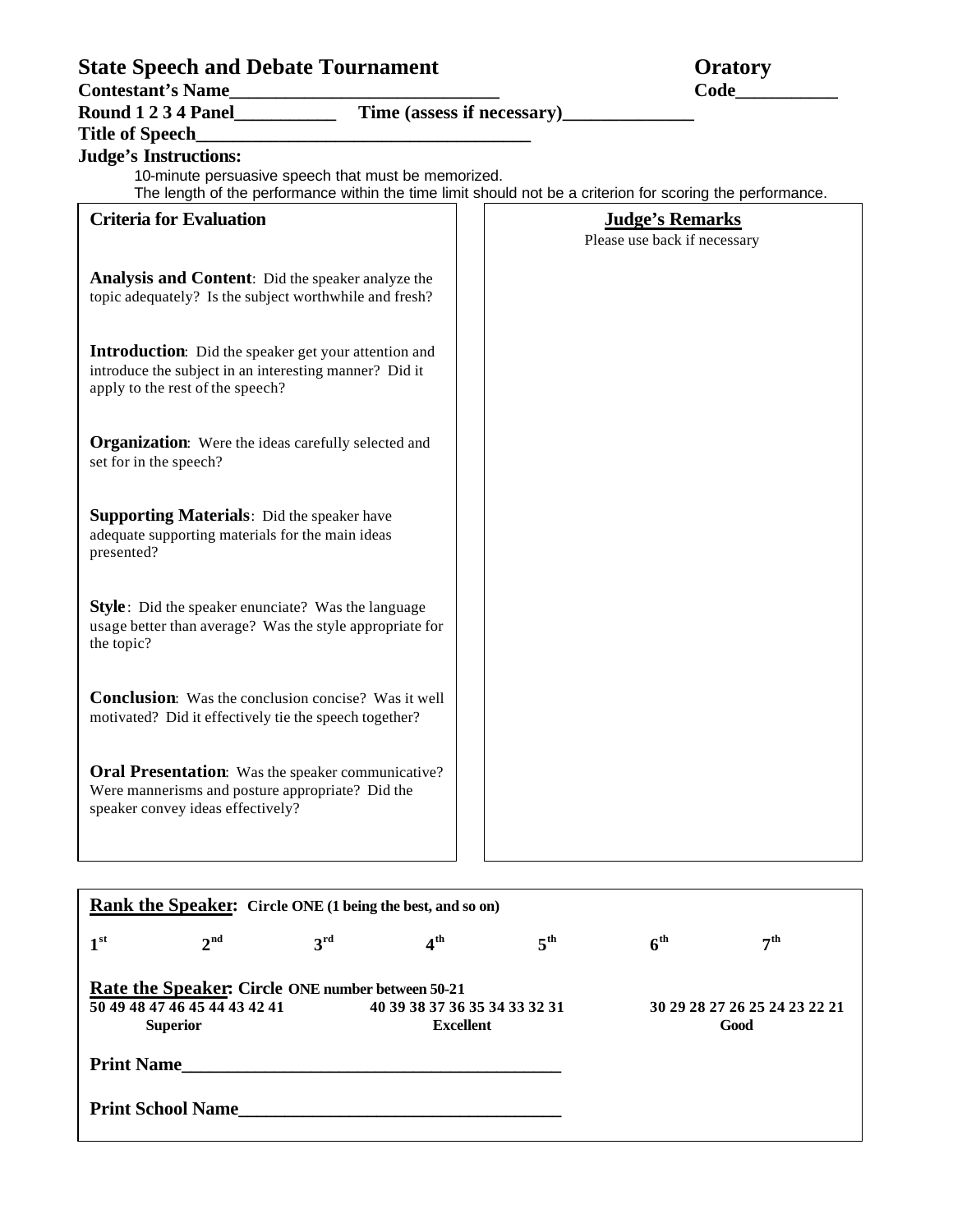## **State Speech and Debate Tournament Expository**

|  | <b>Expository</b> |  |
|--|-------------------|--|

| <b>Contestant's Name</b>                   |       | Code                       |  |
|--------------------------------------------|-------|----------------------------|--|
| <b>Round 1 2 3 4</b>                       | Panel | Time (assess if necessary) |  |
| Title of Speech                            |       | Topic                      |  |
| $\mathbf{r}$ , $\mathbf{r}$ , $\mathbf{r}$ |       |                            |  |

# **Judge's Instructions:**

10-minute informative speech that must be memorized. The length of the performance within the time limit should not be a criterion for scoring the performance.

| <b>Criteria for Evaluation</b>                                                                                                                                                                          | <b>Judge's Remarks</b><br>Please use back if necessary |
|---------------------------------------------------------------------------------------------------------------------------------------------------------------------------------------------------------|--------------------------------------------------------|
| Analysis and Content: Did the speaker analyze<br>the topic adequately? Did the speech rely on a<br>dominant informative content?                                                                        |                                                        |
| <b>Introduction:</b> Did the speaker get your attention<br>and introduce the subject in an interesting manner?<br>Did it apply to the rest of the speech?                                               |                                                        |
| <b>Organization:</b> Were the ideas carefully selected<br>and set for in the speech?                                                                                                                    |                                                        |
| <b>Supporting Materials &amp; Visual Aids:</b> Did the<br>speaker have adequate supporting materials for the<br>main ideas presented? Did visual aids amplify the<br>speech without being overwhelming? |                                                        |
| <b>Style</b> : Did the speaker enunciate? Was the<br>language usage better than average? Was the style<br>appropriate for the topic?                                                                    |                                                        |
| <b>Conclusion:</b> Was the conclusion concise? Was it<br>well motivated? Did it effectively tie the speech<br>together?                                                                                 |                                                        |
| <b>Oral Presentation:</b> Was the speaker<br>communicative? Were mannerisms and posture<br>appropriate? Did the speaker convey ideas<br>effectively?                                                    |                                                        |

| <b>Rank the Speaker:</b> Circle ONE (1 being the best, and so on)                                                                                                    |                   |                 |                 |                 |                                       |           |  |
|----------------------------------------------------------------------------------------------------------------------------------------------------------------------|-------------------|-----------------|-----------------|-----------------|---------------------------------------|-----------|--|
| 1 <sup>st</sup>                                                                                                                                                      | 2 <sup>nd</sup>   | 3 <sup>rd</sup> | 4 <sup>th</sup> | 5 <sup>th</sup> | 6 <sup>th</sup>                       | $\neg$ th |  |
| <b>Rate the Speaker:</b><br>Circle ONE number between 50-21<br>50 49 48 47 46 45 44 43 42 41<br>40 39 38 37 36 35 34 33 32 31<br><b>Excellent</b><br><b>Superior</b> |                   |                 |                 |                 | 30 29 28 27 26 25 24 23 22 21<br>Good |           |  |
| Print Name                                                                                                                                                           |                   |                 |                 |                 |                                       |           |  |
|                                                                                                                                                                      | Print School Name |                 |                 |                 |                                       |           |  |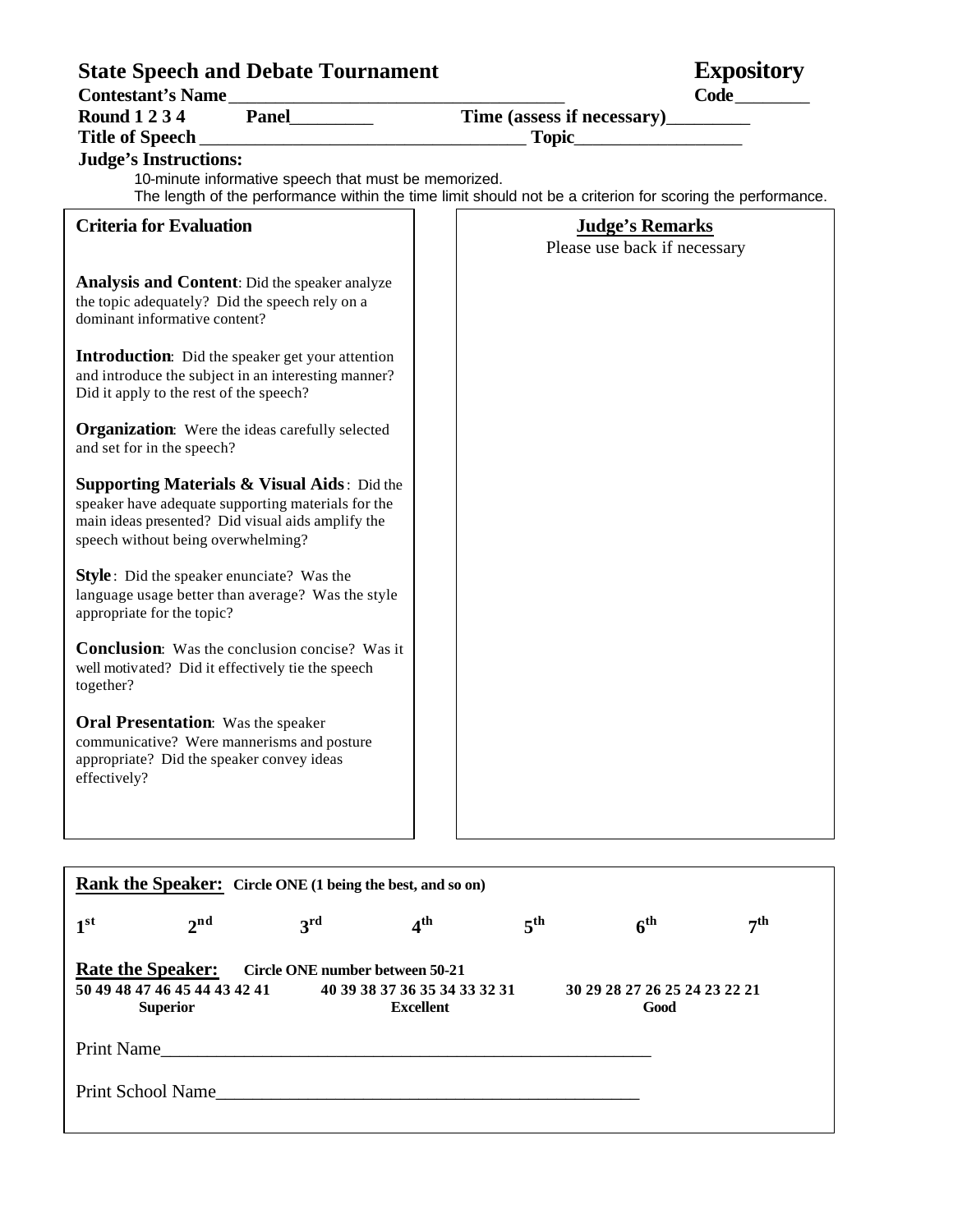# **State Speech and Debate Tournament Extemporaneous**

**Contestant's Name\_\_\_\_\_\_\_\_\_\_\_\_\_\_\_\_\_\_\_\_\_\_\_\_\_\_\_\_\_ Code\_\_\_\_\_\_\_\_\_\_\_**

**Round 1 2 3 4 Panel\_\_\_\_\_\_\_\_\_\_\_ Time (assess if necessary)\_\_\_\_\_\_\_\_\_\_\_\_\_\_**

### **Topic of Speech\_\_\_\_\_\_\_\_\_\_\_\_\_\_\_\_\_\_\_\_\_\_\_\_\_\_\_\_\_\_\_\_\_\_\_\_\_\_\_\_\_\_\_\_\_\_\_\_\_\_\_\_\_\_\_\_\_\_**

**Judge's Instructions:**  7-minute extemporaneous speech, using cited sources. One note card may be held.

The length of the performance within the time limit should not be a criterion for scoring the performance.

| <b>Criteria for Evaluation</b>                                                                                                                       | <b>Judge's Remarks</b><br>Please use back if necessary |
|------------------------------------------------------------------------------------------------------------------------------------------------------|--------------------------------------------------------|
| <b>Adherence to Question:</b><br>Did the speaker answer the question specifically?<br>Did the speech analyze the topic adequately?                   |                                                        |
| <b>Organization:</b><br>Were the ideas carefully selected and set for in the<br>speech?                                                              |                                                        |
| <b>Development of Topic:</b><br>Did the speaker have adequate supporting materials<br>for the main ideas presented?                                  |                                                        |
| Style:<br>Did the speaker enunciate? Was the language<br>usage better than average?                                                                  |                                                        |
| <b>Oral Presentation:</b><br>Was the speaker communicative? Were<br>mannerisms and posture appropriate? Did the<br>speaker convey ideas effectively? |                                                        |

| <b>Rank the Speaker:</b> Circle ONE (1 being the best, and so on) |                 |              |                                                   |              |                 |                                       |  |  |
|-------------------------------------------------------------------|-----------------|--------------|---------------------------------------------------|--------------|-----------------|---------------------------------------|--|--|
| 1 <sup>st</sup>                                                   | 2 <sup>nd</sup> | $3^{\rm rd}$ | $4^{\rm th}$                                      | $5^{\rm th}$ | 6 <sup>th</sup> | 7 <sup>th</sup>                       |  |  |
| Rate the Speaker: Circle ONE number between 50-21                 |                 |              |                                                   |              |                 |                                       |  |  |
| 50 49 48 47 46 45 44 43 42 41<br><b>Superior</b>                  |                 |              | 40 39 38 37 36 35 34 33 32 31<br><b>Excellent</b> |              |                 | 30 29 28 27 26 25 24 23 22 21<br>Good |  |  |
| <b>Print Name</b>                                                 |                 |              |                                                   |              |                 |                                       |  |  |
| <b>Print School Name</b>                                          |                 |              |                                                   |              |                 |                                       |  |  |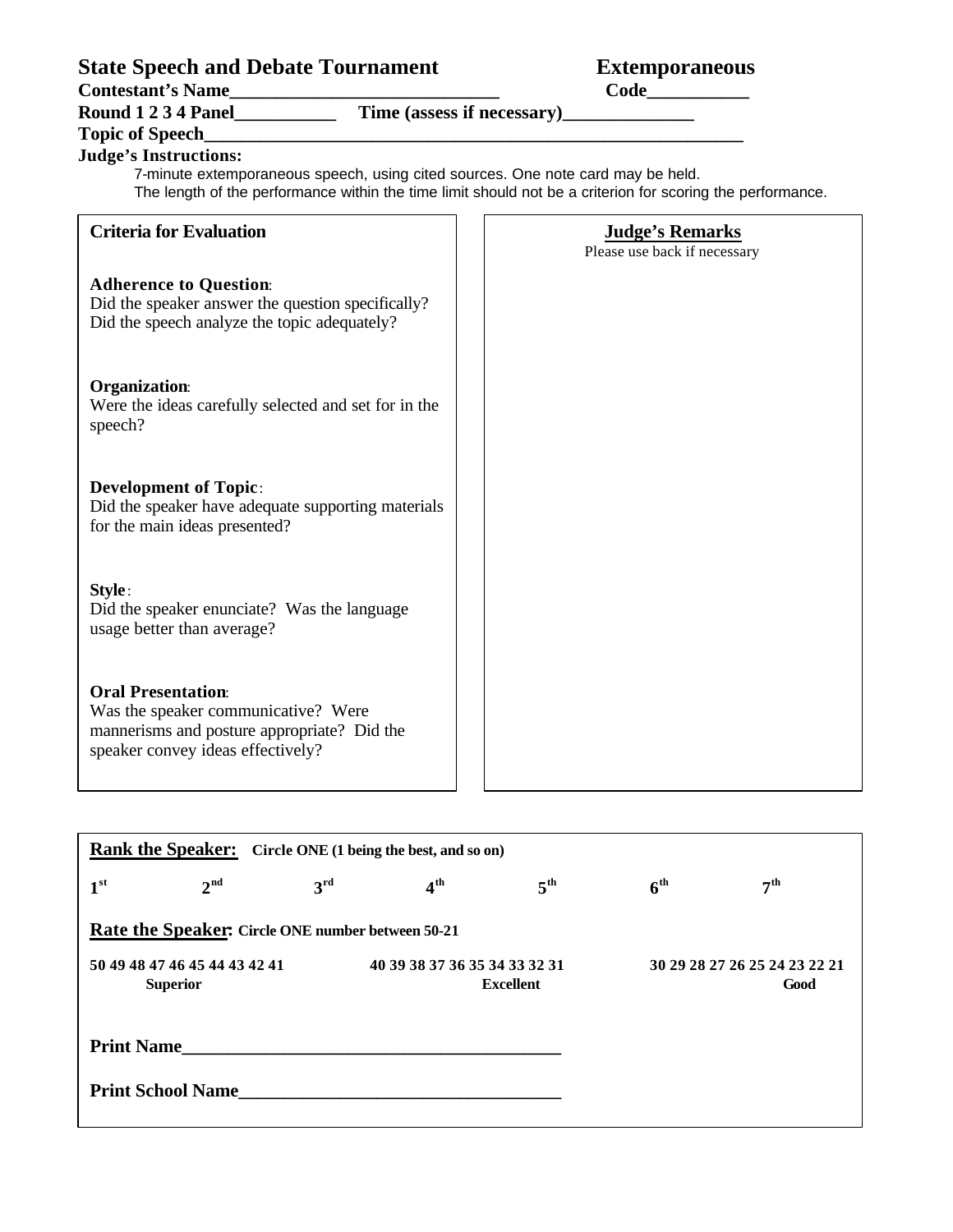# **State Speech and Debate Tournament Impromptu<br>
Contestant's Name<br>
Code**

Contestant's Name

**Round 1 2 3 4 Panel\_\_\_\_\_\_\_\_\_\_\_ Time (assess if necessary)\_\_\_\_\_\_\_\_\_\_\_\_\_\_**

## **Topic of Speech\_\_\_\_\_\_\_\_\_\_\_\_\_\_\_\_\_\_\_\_\_\_\_\_\_\_\_\_\_\_\_\_\_\_\_\_\_\_\_\_\_\_\_\_\_\_\_\_\_\_\_\_\_\_\_\_\_\_**

### **Judge's Instructions:**

7-minute time limit to prepare and deliver speech. No notes may be used when speaking. The length of the performance within the time limit should not be a criterion for scoring the performance.

| <b>Criteria for Evaluation</b>                                                                                                                       | <b>Judge's Remarks</b><br>Please use back if necessary |
|------------------------------------------------------------------------------------------------------------------------------------------------------|--------------------------------------------------------|
| <b>Analysis and Content:</b> Did the speaker analyze the<br>topic adequately? Is their subject worthwhile and fresh?                                 |                                                        |
| Introduction: Did the speaker get your attention and<br>introduce the subject in an interesting manner? Did it<br>apply to the rest of the speech?   |                                                        |
| <b>Organization:</b> Were the ideas carefully selected and<br>set for in the speech?                                                                 |                                                        |
| <b>Supporting Materials:</b> Did the speaker have<br>adequate supporting materials for the main ideas<br>presented?                                  |                                                        |
| <b>Style</b> : Did the speaker enunciate? Was the language<br>usage better than average? Was the style appropriate for<br>the topic?                 |                                                        |
| <b>Conclusion:</b> Was the conclusion concise? Was it well<br>motivated? Did it effectively tie the speech together?                                 |                                                        |
| <b>Oral Presentation:</b> Was the speaker<br>communicative? Were mannerisms and posture<br>appropriate? Did the speaker convey ideas<br>effectively? |                                                        |

| <b>Rank the Speaker:</b> Circle ONE (1 being the best, and so on) |                 |                 |                                                   |                 |                 |                               |  |
|-------------------------------------------------------------------|-----------------|-----------------|---------------------------------------------------|-----------------|-----------------|-------------------------------|--|
| 1 <sup>st</sup>                                                   | 2 <sup>nd</sup> | 3 <sup>rd</sup> | 4 <sup>th</sup>                                   | 5 <sup>th</sup> | 6 <sup>th</sup> | 7 <sup>th</sup>               |  |
| <b>Rate the Speaker: Circle ONE number between 50-21</b>          |                 |                 |                                                   |                 |                 |                               |  |
| 50 49 48 47 46 45 44 43 42 41<br><b>Superior</b>                  |                 |                 | 40 39 38 37 36 35 34 33 32 31<br><b>Excellent</b> |                 | Good            | 30 29 28 27 26 25 24 23 22 21 |  |
| <b>Print Name</b>                                                 |                 |                 |                                                   |                 |                 |                               |  |
| <b>Print School Name</b>                                          |                 |                 |                                                   |                 |                 |                               |  |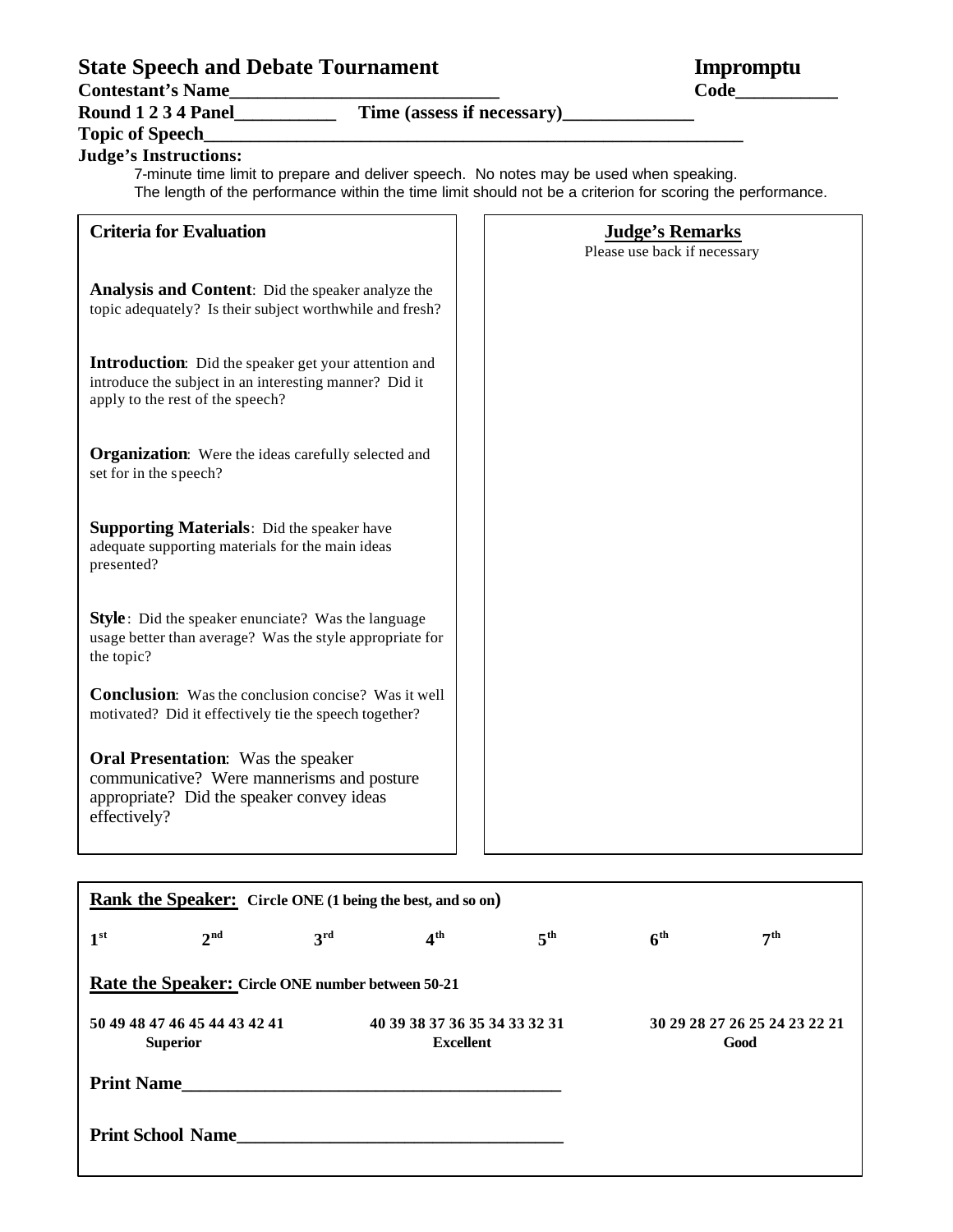# **State Speech and Debate Tournament <b>Poetry Ballot**

| <b>Contestant's Name</b>                                                                                                           | Code_                           |                 |
|------------------------------------------------------------------------------------------------------------------------------------|---------------------------------|-----------------|
| Round 1 2 3 4 Panel Time (assess if necessary)                                                                                     |                                 |                 |
|                                                                                                                                    | <b>Author</b>                   |                 |
| <b>Judge's Instructions:</b>                                                                                                       |                                 |                 |
| 7-minute time limit.<br>The length of the performance within the time limit should not be a criterion for scoring the performance. |                                 |                 |
|                                                                                                                                    |                                 |                 |
| <b>Criteria for Evaluation</b>                                                                                                     | <b>Judge's Remarks</b>          |                 |
|                                                                                                                                    | Please use back if necessary    |                 |
| <b>Analysis and Content:</b> Is the selection appropriate?                                                                         |                                 |                 |
| Does it show interest, intelligibility, and literary value?                                                                        |                                 |                 |
|                                                                                                                                    |                                 |                 |
| <b>Introduction:</b> Are the title and author clearly stated?<br>Is the interest in the selection created? Is the mood set?        |                                 |                 |
| Is the information relevant to and sufficient to the                                                                               |                                 |                 |
| selection?                                                                                                                         |                                 |                 |
| <b>Insight and Understanding:</b> Does the speaker                                                                                 |                                 |                 |
| appear to have insight into the mood and the meaning of                                                                            |                                 |                 |
| the selection? Is each idea clearly expressed? Does the                                                                            |                                 |                 |
| speaker display an understanding of the author's theme?                                                                            |                                 |                 |
|                                                                                                                                    |                                 |                 |
| <b>Characterization:</b> Does the speaker clearly<br>distinguish each character in the selection? Are the                          |                                 |                 |
| character(s) and their attitudes clear and vivid? Are the                                                                          |                                 |                 |
| body responses and attitudes appropriate?                                                                                          |                                 |                 |
|                                                                                                                                    |                                 |                 |
| Voice and Diction: Is pronunciation acceptable? Is<br>the enunciation distinct without being pedantic? Are                         |                                 |                 |
| pitch, rate, and volume appropriate? Is the speaker's                                                                              |                                 |                 |
| voice responsive and pleasant? Is the use of local                                                                                 |                                 |                 |
| variety appropriate and sufficient?                                                                                                |                                 |                 |
| <b>Bodily Action:</b> Is the speaker poised? Do gestures                                                                           |                                 |                 |
| and expressions contribute to the interpretation of the                                                                            |                                 |                 |
| material? Does the speaker avoid distracting and                                                                                   |                                 |                 |
| unmotivated movement?                                                                                                              |                                 |                 |
| General Effectiveness: Does the speaker clearly                                                                                    |                                 |                 |
| communicate the selection? Does the speaker maintain                                                                               |                                 |                 |
| the listener's interest? Is the performance consistent? Is                                                                         |                                 |                 |
| the total effect pleasing??                                                                                                        |                                 |                 |
|                                                                                                                                    |                                 |                 |
| Rank the Speaker: Circle ONE (1 being the best, and so on)                                                                         |                                 |                 |
|                                                                                                                                    |                                 |                 |
| 3 <sup>rd</sup><br>1 <sup>st</sup><br>$2^{\text{nd}}$<br>4 <sup>th</sup>                                                           | $5^{\rm th}$<br>6 <sup>th</sup> | 7 <sup>th</sup> |
|                                                                                                                                    |                                 |                 |
| <b>Rate the Speaker:</b> Circle ONE number between 50-21                                                                           |                                 |                 |
| 50 49 48 47 46 45 44 43 42 41<br>40 39 38 37 36 35 34 33 32 31                                                                     | 30 29 28 27 26 25 24 23 22 21   |                 |
| <b>Excellent</b><br><b>Superior</b>                                                                                                | Good                            |                 |
| <b>Print Name</b>                                                                                                                  |                                 |                 |
|                                                                                                                                    |                                 |                 |
| <b>Print School Name</b>                                                                                                           |                                 |                 |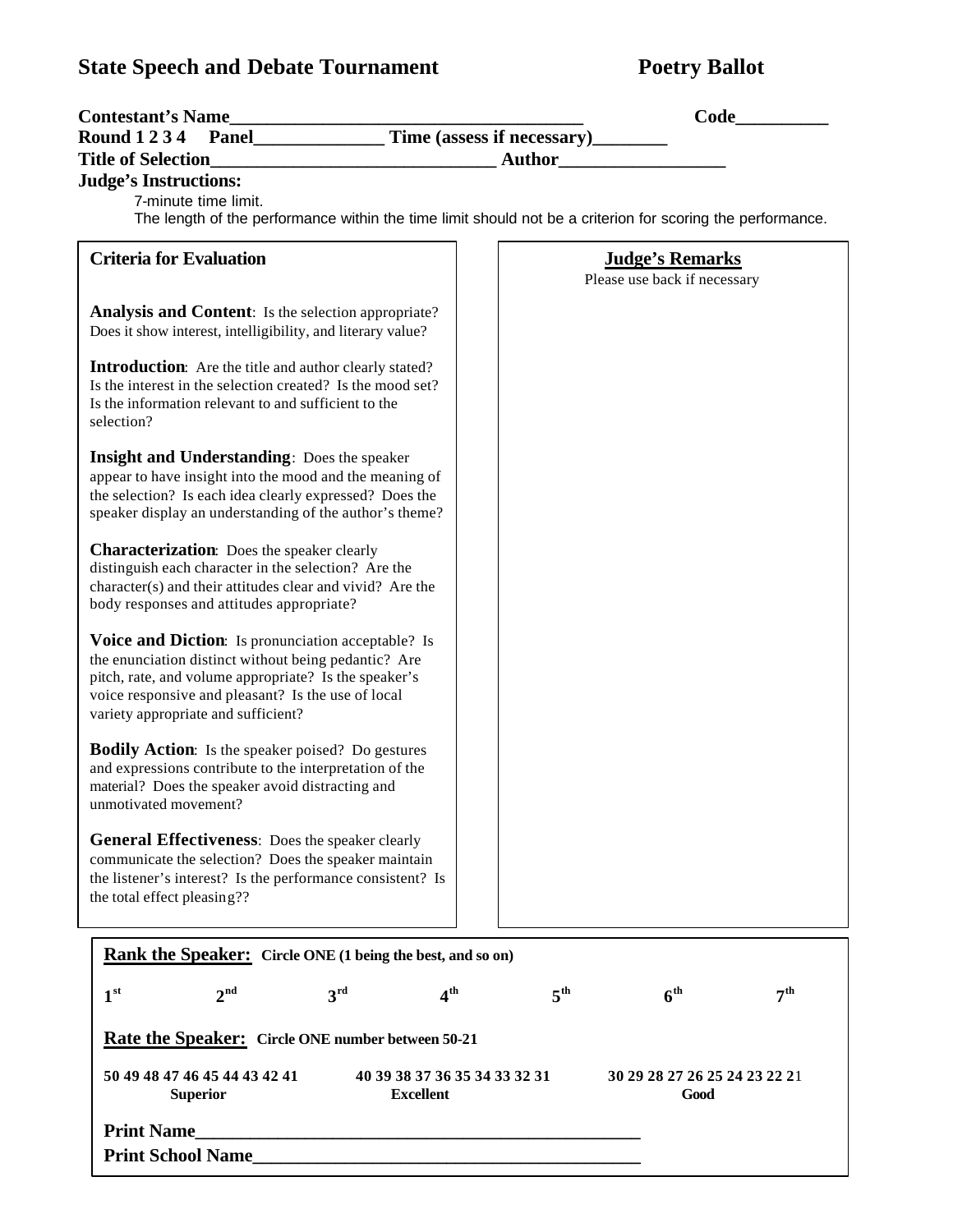# **State Speech and Debate Tournament Drama Ballot**

| <b>Contestant's Name</b><br><u> 1989 - Johann Barn, mars ann an t-Amhain an t-A</u>                                                                                                                                                                              | Code                                                                                                       |
|------------------------------------------------------------------------------------------------------------------------------------------------------------------------------------------------------------------------------------------------------------------|------------------------------------------------------------------------------------------------------------|
| <b>Panel____________</b><br><b>Round 1234</b>                                                                                                                                                                                                                    | Time (assess if necessary)_______                                                                          |
| <b>Title of Selection</b>                                                                                                                                                                                                                                        | <b>Author</b>                                                                                              |
| <b>Judge's Instructions:</b>                                                                                                                                                                                                                                     |                                                                                                            |
| 10-minute time limit. Memorized. No scripts.                                                                                                                                                                                                                     | The length of the performance within the time limit should not be a criterion for scoring the performance. |
| <b>Criteria for Evaluation</b>                                                                                                                                                                                                                                   | <b>Judge's Remarks</b>                                                                                     |
|                                                                                                                                                                                                                                                                  | Please use back if necessary                                                                               |
| Analysis and Content: Is the selection appropriate?<br>Does it show interest, intelligibility, and literary value?                                                                                                                                               |                                                                                                            |
| <b>Introduction:</b> Are the title and author clearly stated?<br>Is the interest in the selection created? Is the mood set?<br>Is the information relevant to and sufficient to the<br>selection?                                                                |                                                                                                            |
| <b>Insight and Understanding:</b> Does the speaker<br>appear to have insight into the mood and the meaning of<br>the selection? Is each idea clearly expressed? Does the<br>speaker display an understanding of the author's theme?                              |                                                                                                            |
| Characterization: Does the speaker clearly<br>distinguish each character in the selection? Are the<br>character(s) and their attitudes clear and vivid? Are the<br>body responses and attitudes appropriate?                                                     |                                                                                                            |
| Voice and Diction: Is pronunciation acceptable? Is<br>the enunciation distinct without being pedantic? Are<br>pitch, rate, and volume appropriate? Is the speaker's<br>voice responsive and pleasant? Is the use of local<br>variety appropriate and sufficient? |                                                                                                            |
| <b>Bodily Action:</b> Is the speaker poised? Do gestures<br>and expressions contribute to the interpretation of the<br>material? Does the speaker avoid distracting and<br>unmotivated movement?                                                                 |                                                                                                            |
| <b>General Effectiveness:</b> Does the speaker clearly<br>communicate the selection? Does the speaker maintain<br>the listener's interest? Is the performance consistent? Is<br>the total effect pleasing??                                                      |                                                                                                            |
| Rank the Speaker: Circle ONE (1 being the best, and so on)                                                                                                                                                                                                       |                                                                                                            |
| 2 <sup>nd</sup><br>4 <sup>th</sup><br>3 <sup>rd</sup><br>1 <sup>st</sup>                                                                                                                                                                                         | 6 <sup>th</sup><br>5 <sup>th</sup><br>7 <sup>th</sup>                                                      |
| <b>Rate the Speaker:</b> Circle ONE number between 50-21                                                                                                                                                                                                         |                                                                                                            |
| 50 49 48 47 46 45 44 43 42 41<br>40 39 38 37 36 35 34 33 32 31<br><b>Excellent</b><br><b>Superior</b>                                                                                                                                                            | 30 29 28 27 26 25 24 23 22 21<br>Good                                                                      |
| <b>Print Name</b>                                                                                                                                                                                                                                                |                                                                                                            |
| <b>Print School Name</b>                                                                                                                                                                                                                                         |                                                                                                            |
|                                                                                                                                                                                                                                                                  |                                                                                                            |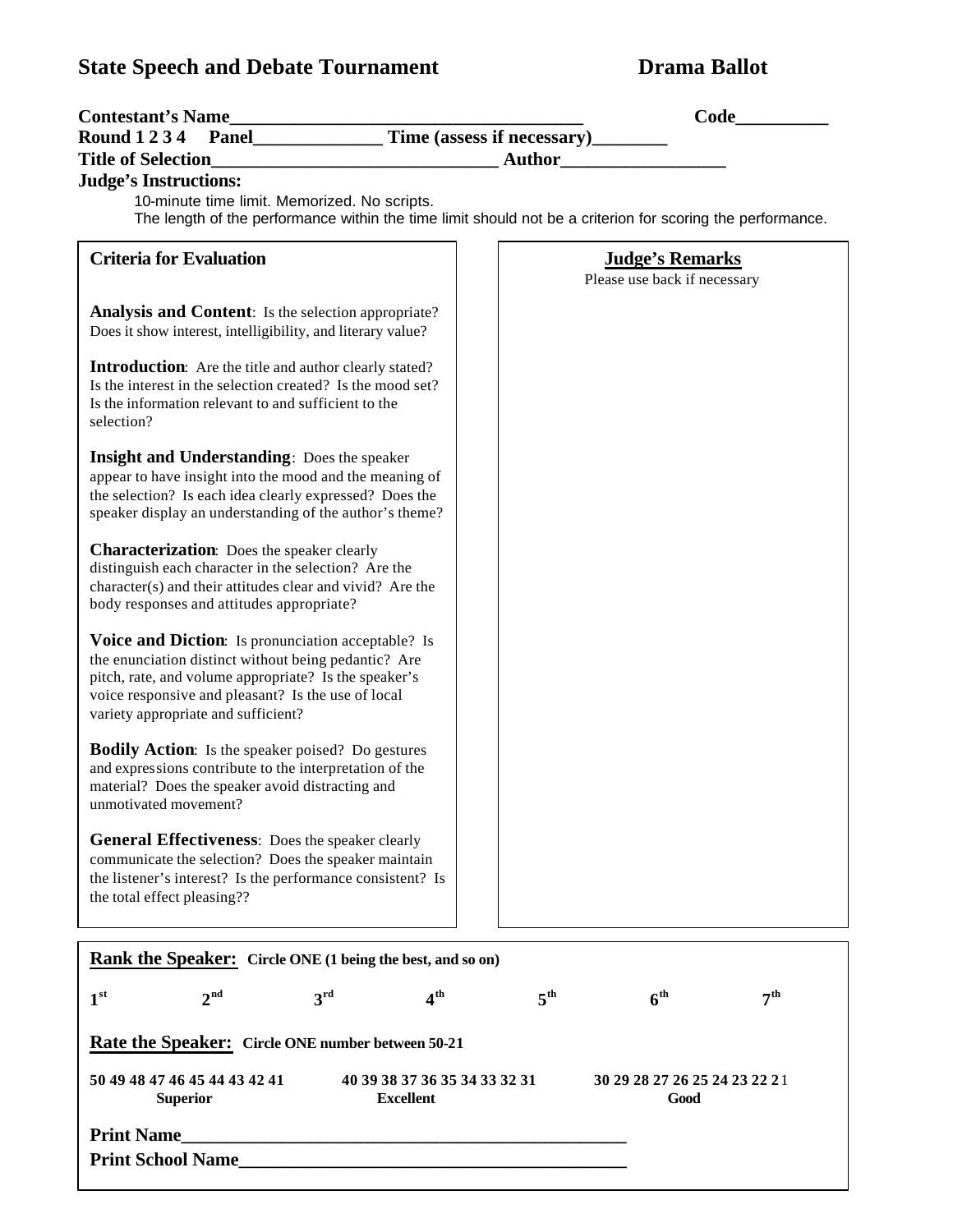# **State Speech and Debate Tournament Prose Ballot**

| <b>Title of Selection</b><br><b>Judge's Instructions:</b>                                                                                                                                                                                                        |                                                   |                 |                                                        |                 |
|------------------------------------------------------------------------------------------------------------------------------------------------------------------------------------------------------------------------------------------------------------------|---------------------------------------------------|-----------------|--------------------------------------------------------|-----------------|
|                                                                                                                                                                                                                                                                  |                                                   |                 |                                                        |                 |
|                                                                                                                                                                                                                                                                  |                                                   |                 | <b>Author</b>                                          |                 |
| 10-minute time limit. Scripts must be used.<br>The length of the performance within the time limit should not be a criterion for scoring the performance.                                                                                                        |                                                   |                 |                                                        |                 |
| <b>Criteria for Evaluation</b>                                                                                                                                                                                                                                   |                                                   |                 | <b>Judge's Remarks</b><br>Please use back if necessary |                 |
| Analysis and Content: Is the selection appropriate?<br>Does it show interest, intelligibility, and literary value?                                                                                                                                               |                                                   |                 |                                                        |                 |
| <b>Introduction:</b> Are the title and author clearly stated?<br>Is the interest in the selection created? Is the mood set?<br>Is the information relevant to and sufficient to the<br>selection?                                                                |                                                   |                 |                                                        |                 |
| <b>Insight and Understanding: Does the speaker</b><br>appear to have insight into the mood and the meaning of<br>the selection? Is each idea clearly expressed? Does the<br>speaker display an understanding of the author's theme?                              |                                                   |                 |                                                        |                 |
| <b>Characterization:</b> Does the speaker clearly<br>distinguish each character in the selection? Are the<br>character(s) and their attitudes clear and vivid? Are the<br>body responses and attitudes appropriate?                                              |                                                   |                 |                                                        |                 |
| Voice and Diction: Is pronunciation acceptable? Is<br>the enunciation distinct without being pedantic? Are<br>pitch, rate, and volume appropriate? Is the speaker's<br>voice responsive and pleasant? Is the use of local<br>variety appropriate and sufficient? |                                                   |                 |                                                        |                 |
| <b>Bodily Action:</b> Is the speaker poised? Do gestures<br>and expressions contribute to the interpretation of the<br>material? Does the speaker avoid distracting and<br>unmotivated movement?                                                                 |                                                   |                 |                                                        |                 |
| <b>General Effectiveness:</b> Does the speaker clearly<br>communicate the selection? Does the speaker maintain<br>the listener's interest? Is the performance consistent? Is<br>the total effect pleasing??                                                      |                                                   |                 |                                                        |                 |
| <b>Rank the Speaker:</b> Circle ONE (1 being the best, and so on)                                                                                                                                                                                                |                                                   |                 |                                                        |                 |
| 2 <sup>nd</sup><br>3 <sup>rd</sup><br>1 <sup>st</sup>                                                                                                                                                                                                            | 4 <sup>th</sup>                                   | 5 <sup>th</sup> | 6 <sup>th</sup>                                        | 7 <sup>th</sup> |
|                                                                                                                                                                                                                                                                  |                                                   |                 |                                                        |                 |
| Rate the Speaker: Circle ONE number between 50-21<br>50 49 48 47 46 45 44 43 42 41<br><b>Superior</b>                                                                                                                                                            | 40 39 38 37 36 35 34 33 32 31<br><b>Excellent</b> |                 | 30 29 28 27 26 25 24 23 22 21<br>Good                  |                 |

**Print School Name\_\_\_\_\_\_\_\_\_\_\_\_\_\_\_\_\_\_\_\_\_\_\_\_\_\_\_\_\_\_\_\_\_\_\_\_\_\_\_\_\_\_**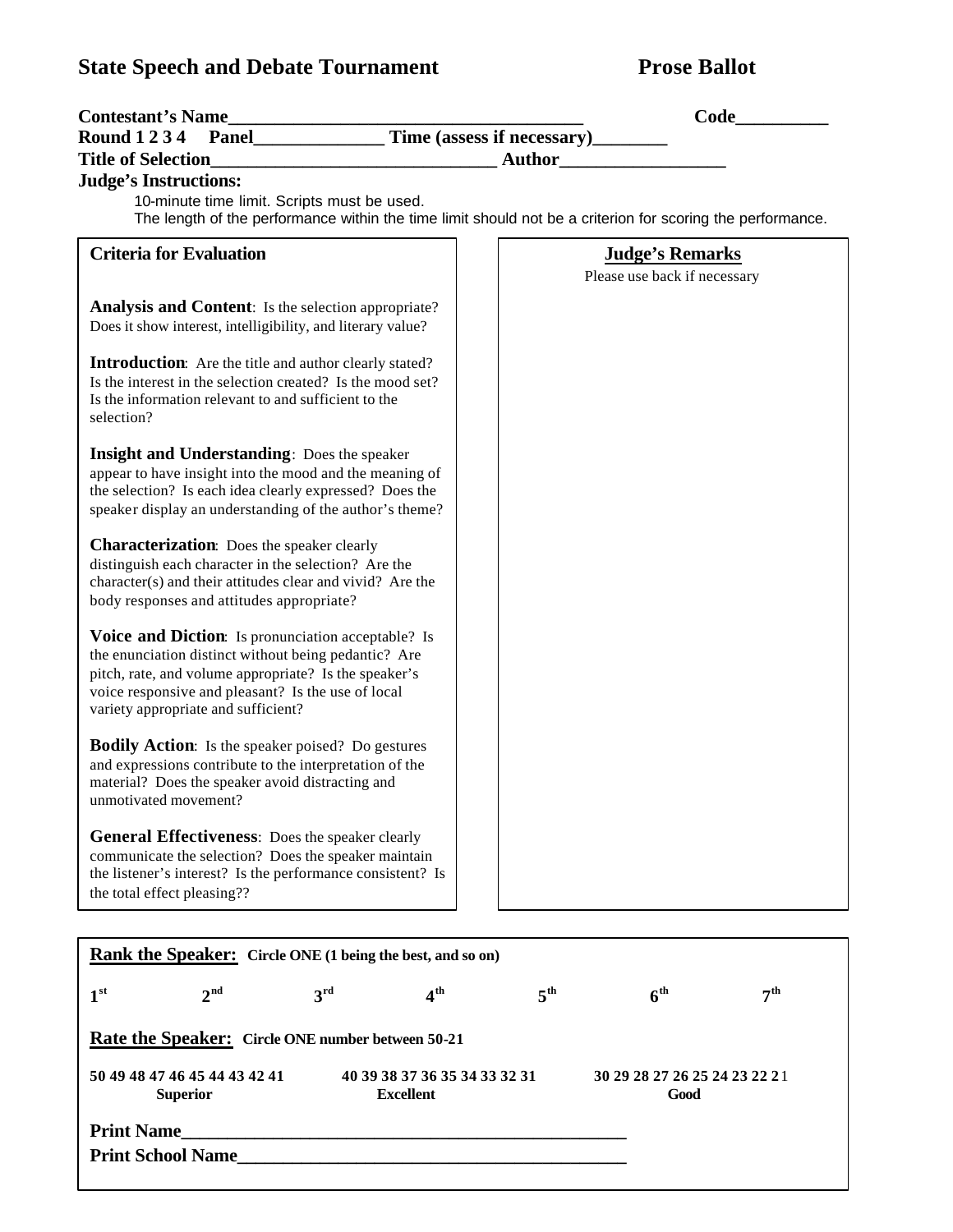# **State Speech and Debate Tournament Humor Ballot**

| <b>Contestant's Name</b>                                                                                                                                                                                                                                         |                                                                                                            |
|------------------------------------------------------------------------------------------------------------------------------------------------------------------------------------------------------------------------------------------------------------------|------------------------------------------------------------------------------------------------------------|
|                                                                                                                                                                                                                                                                  |                                                                                                            |
| <b>Title of Selection</b><br><u> 1990 - Johann Harry Harry Harry Harry Harry Harry Harry Harry Harry Harry Harry Harry Harry Harry Harry Harry</u><br><b>Judge's Instructions:</b>                                                                               | <b>Author</b>                                                                                              |
| 10-minute time limit. Memorized. No scripts.                                                                                                                                                                                                                     | The length of the performance within the time limit should not be a criterion for scoring the performance. |
| <b>Criteria for Evaluation</b>                                                                                                                                                                                                                                   | <b>Judge's Remarks</b><br>Please use back if necessary                                                     |
| <b>Analysis and Content:</b> Is the selection appropriate?<br>Does it show interest, intelligibility, and literary value?                                                                                                                                        |                                                                                                            |
| <b>Introduction:</b> Are the title and author clearly stated?<br>Is the interest in the selection created? Is the mood set?<br>Is the information relevant to and sufficient to the<br>selection?                                                                |                                                                                                            |
| <b>Insight and Understanding:</b> Does the speaker<br>appear to have insight into the mood and the meaning of<br>the selection? Is each idea clearly expressed? Does the<br>speaker display an understanding of the author's theme?                              |                                                                                                            |
| <b>Characterization:</b> Does the speaker clearly<br>distinguish each character in the selection? Are the<br>character(s) and their attitudes clear and vivid? Are the<br>body responses and attitudes appropriate?                                              |                                                                                                            |
| Voice and Diction: Is pronunciation acceptable? Is<br>the enunciation distinct without being pedantic? Are<br>pitch, rate, and volume appropriate? Is the speaker's<br>voice responsive and pleasant? Is the use of local<br>variety appropriate and sufficient? |                                                                                                            |
| <b>Bodily Action:</b> Is the speaker poised? Do gestures<br>and expressions contribute to the interpretation of the<br>material? Does the speaker avoid distracting and<br>unmotivated movement?                                                                 |                                                                                                            |
| <b>General Effectiveness:</b> Does the speaker clearly<br>communicate the selection? Does the speaker maintain<br>the listener's interest? Is the performance consistent? Is<br>the total effect pleasing??                                                      |                                                                                                            |
| Rank the Speaker: Circle ONE (1 being the best, and so on)                                                                                                                                                                                                       |                                                                                                            |
| 1 <sup>st</sup><br>2 <sup>nd</sup><br>3 <sup>rd</sup><br>4 <sup>th</sup>                                                                                                                                                                                         | 5 <sup>th</sup><br>6 <sup>th</sup><br>7 <sup>th</sup>                                                      |
| <b>Rate the Speaker:</b> Circle ONE number between 50-21                                                                                                                                                                                                         |                                                                                                            |
| 50 49 48 47 46 45 44 43 42 41<br>40 39 38 37 36 35 34 33 32 31<br><b>Excellent</b><br><b>Superior</b>                                                                                                                                                            | 30 29 28 27 26 25 24 23 22 21<br>Good                                                                      |
| <b>Print Name</b>                                                                                                                                                                                                                                                |                                                                                                            |
| <b>Print School Name</b>                                                                                                                                                                                                                                         |                                                                                                            |
|                                                                                                                                                                                                                                                                  |                                                                                                            |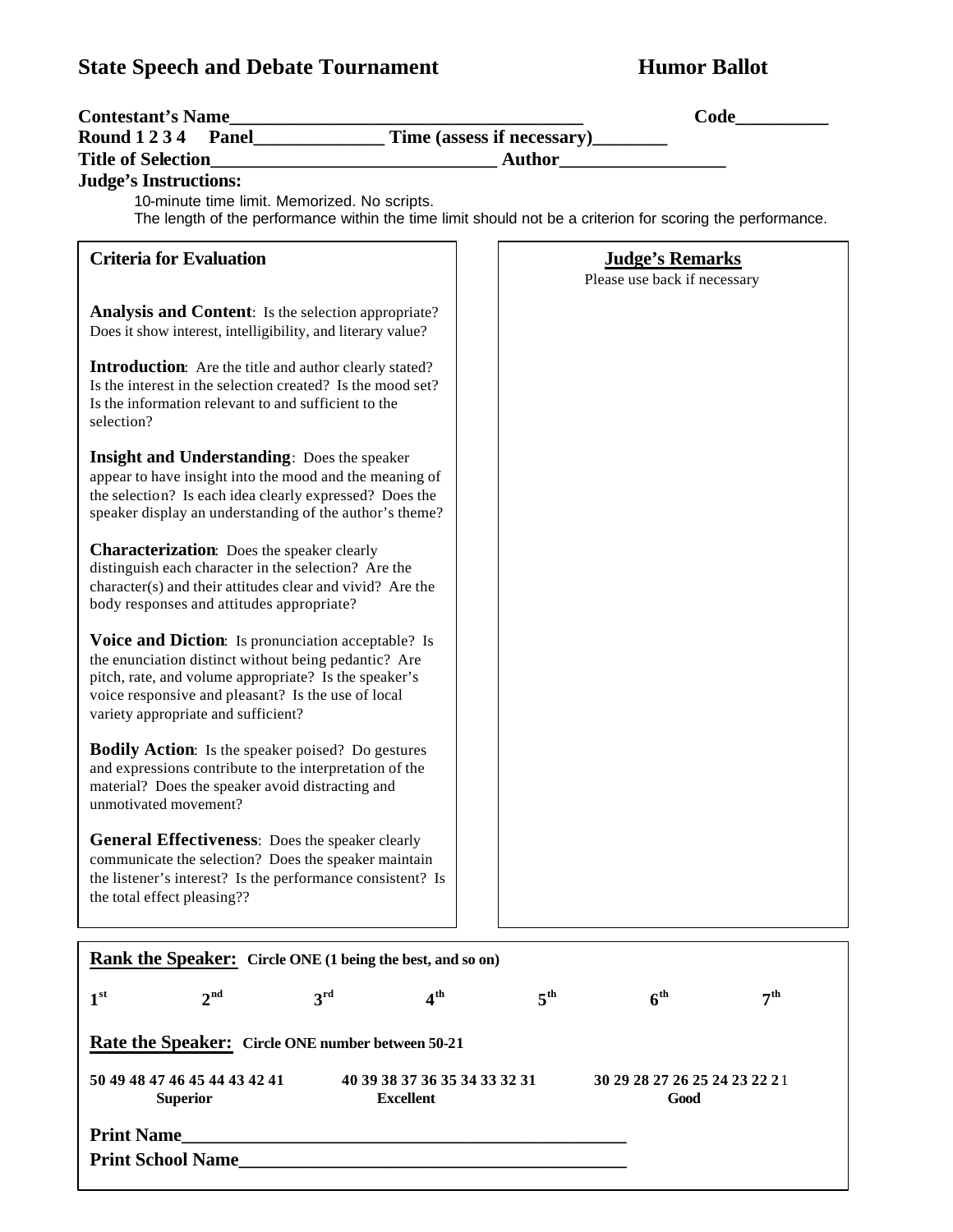# **State Speech and Debate Tournament Duo Interp<br>
Contestant's Name<br>
Code**

Contestant's Name

**Round 1 2 3 4 Panel\_\_\_\_\_\_\_\_\_\_\_ Time (assess if necessary)\_\_\_\_\_\_\_\_\_\_\_\_\_\_**

## **Title of Selection\_\_\_\_\_\_\_\_\_\_\_\_\_\_\_\_\_\_\_\_\_\_\_\_\_\_\_\_\_Author\_\_\_\_\_\_\_\_\_\_\_\_\_\_\_\_\_\_\_\_\_\_**

**Judge's Instructions:**

10-minute time limit. No scripts may be used.

The length of the performance within the time limit should not be a criterion for scoring the performance.

| <b>Criteria for Evaluation</b>                                                                                                                                                                                                                                   |                 | <b>Judge's Remarks</b><br>Please use back if necessary |                 |  |
|------------------------------------------------------------------------------------------------------------------------------------------------------------------------------------------------------------------------------------------------------------------|-----------------|--------------------------------------------------------|-----------------|--|
| <b>Analysis and Content:</b> Is the selection appropriate?<br>Does it show interest, intelligibility, and literary value?                                                                                                                                        |                 |                                                        |                 |  |
| <b>Introduction:</b> Are the title and author clearly stated?<br>Is interest in the selection created? Is the mood set? Is<br>the information relevant to and sufficient to the<br>selection?                                                                    |                 |                                                        |                 |  |
| <b>Insight and Understanding:</b> Do the actors appear to<br>have insight into the mood and the meaning of the<br>selection? Is each idea clearly expressed? Does the<br>speaker display an understanding of the author's theme?                                 |                 |                                                        |                 |  |
| <b>Characterization:</b> Does the speaker clearly<br>distinguish each character in the selection? Are the<br>character(s) and their attitudes clear and vivid? Are the<br>body responses and attitudes appropriate?                                              |                 |                                                        |                 |  |
| Voice and Diction: Is pronunciation acceptable? Is<br>the enunciation distinct without being pedantic? Are<br>pitch, rate, and volume appropriate? Is the speaker's<br>voice responsive and pleasant? Is the use of vocal<br>variety appropriate and sufficient? |                 |                                                        |                 |  |
| <b>Bodily Action:</b> Is the speaker poised? Do gestures<br>and expressions contribute to the interpretation of the<br>material? Does the speaker avoid distracting and<br>unmotivated movement?                                                                 |                 |                                                        |                 |  |
| General Effectiveness: Does the speaker clearly<br>communicate the selection? Does the speaker maintain<br>the listener's interest? Is performance consistent? Is the<br>total effect pleasing?                                                                  |                 |                                                        |                 |  |
| <b>Rank the Speakers:</b> Circle ONE (1 being the best, and so on)                                                                                                                                                                                               |                 |                                                        |                 |  |
| 1 <sup>st</sup><br>$2^{\text{nd}}$<br>3 <sup>rd</sup><br>4 <sup>th</sup>                                                                                                                                                                                         | 5 <sup>th</sup> | 6 <sup>th</sup>                                        | 7 <sup>th</sup> |  |
| Rate the Speakers: Circle ONE number between 50-21                                                                                                                                                                                                               |                 |                                                        |                 |  |

**50 49 48 47 46 45 44 43 42 41 40 39 38 37 36 35 34 33 32 31 30 29 28 27 26 25 24 23 22 21**

**Superior Excellent Good**

**Print Name\_\_\_\_\_\_\_\_\_\_\_\_\_\_\_\_\_\_\_\_\_\_\_\_\_\_\_\_\_\_\_\_\_\_\_\_\_\_\_\_\_**

**Print School Name**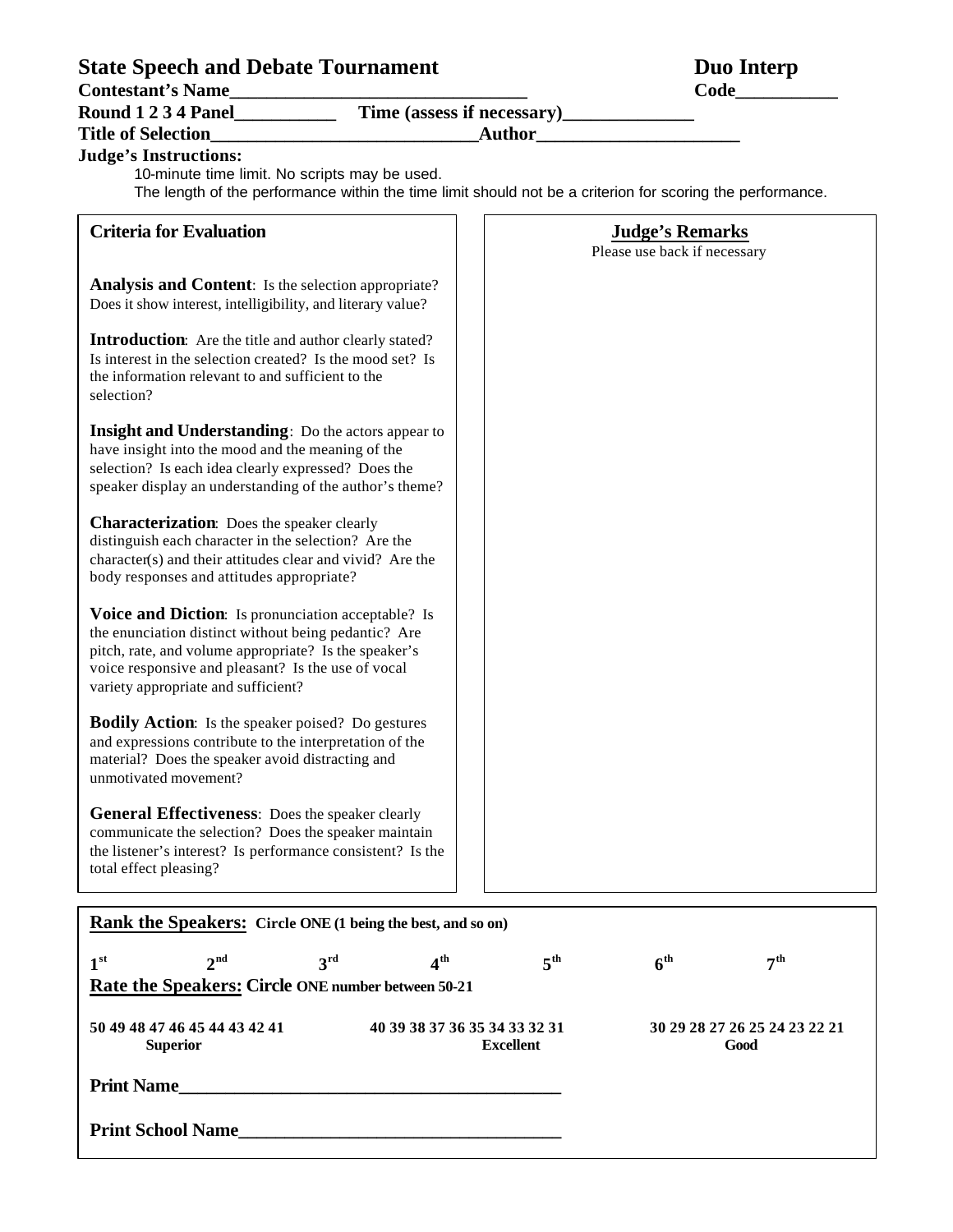I

| <b>State Speech and Debate Tournament</b>                                                                                                                                                                                                                        | <b>Duo Acting</b>                                                                                          |
|------------------------------------------------------------------------------------------------------------------------------------------------------------------------------------------------------------------------------------------------------------------|------------------------------------------------------------------------------------------------------------|
|                                                                                                                                                                                                                                                                  | Code                                                                                                       |
|                                                                                                                                                                                                                                                                  |                                                                                                            |
| <b>Title of Selection</b>                                                                                                                                                                                                                                        |                                                                                                            |
| <b>Judge's Instructions:</b><br>10-minute time limit from set up to take down. Hand props and costumes allowed.                                                                                                                                                  | The length of the performance within the time limit should not be a criterion for scoring the performance. |
| <b>Criteria for Evaluation</b>                                                                                                                                                                                                                                   | <b>Judge's Remarks</b><br>Please use back if necessary                                                     |
| <b>Analysis and Content:</b> Is the selection appropriate?<br>Does it show interest, intelligibility, and literary value?                                                                                                                                        |                                                                                                            |
| <b>Introduction:</b> Are the title and author clearly stated?<br>Is interest in the selection created? Is the mood set? Is<br>the information relevant to and sufficient to the<br>selection?                                                                    |                                                                                                            |
| <b>Insight and Understanding:</b> Do the speakers appear<br>to have insight into the mood and the meaning of the<br>selection? Is each idea clearly expressed? Do the<br>speakers display an understanding of the author's<br>theme?                             |                                                                                                            |
| <b>Characterization:</b> Do the speakers clearly distinguish<br>each character in the selection? Are the character(s) and<br>their attitudes clear and vivid? Are the body responses<br>and attitudes appropriate?                                               |                                                                                                            |
| Voice and Diction: Is pronunciation acceptable? Is<br>the enunciation distinct without being pedantic? Are<br>pitch, rate, and volume appropriate? Is the speaker's<br>voice responsive and pleasant? Is the use of vocal<br>variety appropriate and sufficient? |                                                                                                            |
| <b>Blocking/Props:</b> Is there motivated use of set pieces<br>and band props? Does blocking help the effect of the<br>piece?                                                                                                                                    |                                                                                                            |
| <b>General Effectiveness:</b> Does the speaker clearly<br>communicate the selection? Does the speaker maintain<br>the listener's interest? Is performance consistent? Is the<br>total effect pleasing?                                                           |                                                                                                            |

|                               |                 | Rank the Speakers: Circle ONE (1 being the best, and so on) |                               |                 |                 |                               |
|-------------------------------|-----------------|-------------------------------------------------------------|-------------------------------|-----------------|-----------------|-------------------------------|
| 1 <sup>st</sup>               | $2^{\text{nd}}$ | $3^{\text{rd}}$                                             | 4 <sup>th</sup>               | 5 <sup>th</sup> | 6 <sup>th</sup> | $\bm{\tau}$ th                |
|                               |                 | Rate the Speakers: Circle ONE number between 50-21          |                               |                 |                 |                               |
| 50 49 48 47 46 45 44 43 42 41 |                 |                                                             | 40 39 38 37 36 35 34 33 32 31 |                 |                 | 30 29 28 27 26 25 24 23 22 21 |
| <b>Superior</b>               |                 |                                                             | <b>Excellent</b>              |                 |                 | Good                          |
|                               |                 |                                                             |                               |                 |                 |                               |
| <b>Print Name</b>             |                 |                                                             |                               |                 |                 |                               |
| <b>Print School Name</b>      |                 |                                                             |                               |                 |                 |                               |
|                               |                 |                                                             |                               |                 |                 |                               |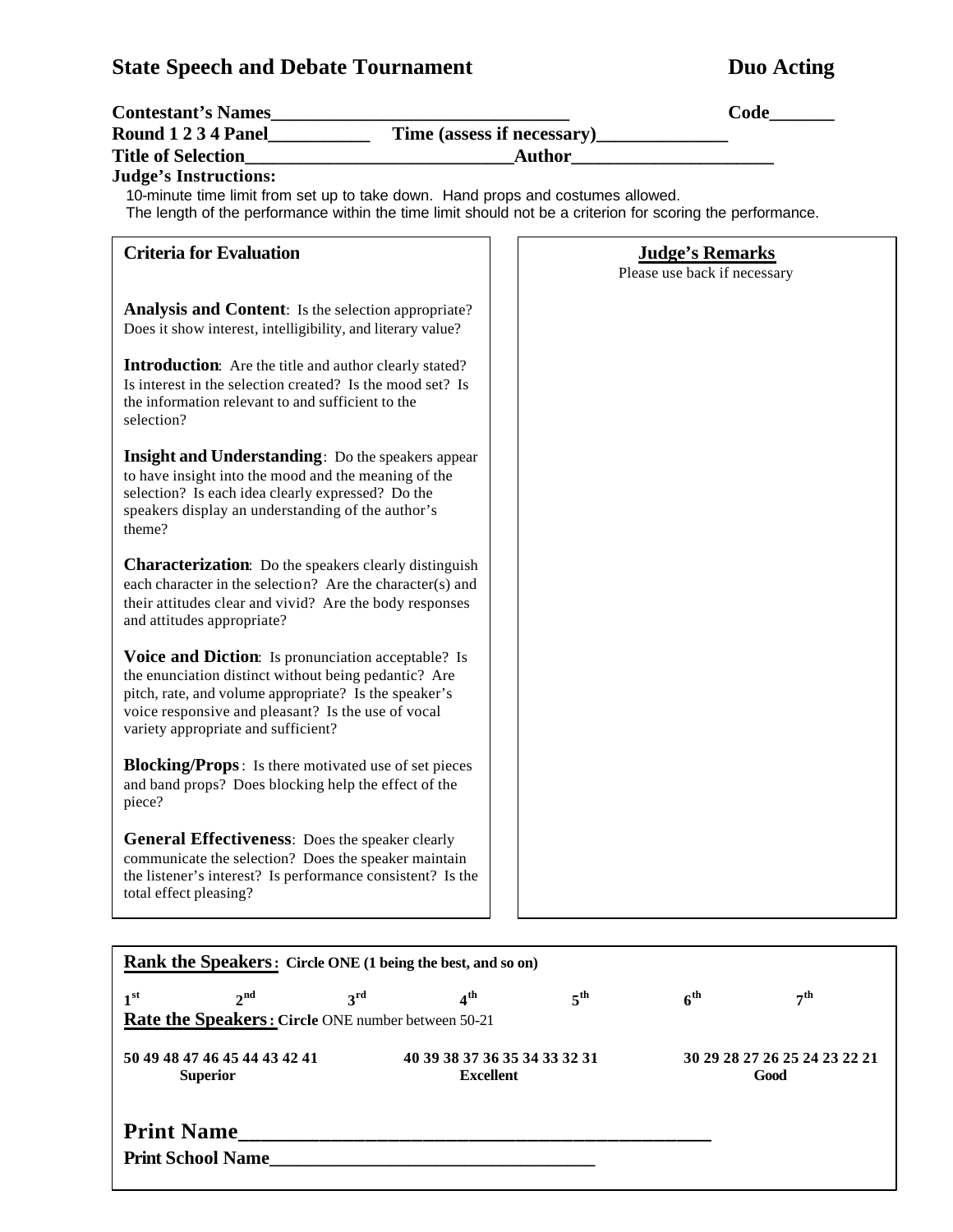# **TOURNAMENT TAB SHEET**

\_\_\_\_\_\_\_\_\_\_\_\_\_\_\_\_\_\_\_\_\_\_\_\_\_\_\_ \_\_\_\_\_\_\_\_\_\_\_\_\_\_\_\_\_\_\_\_\_\_\_\_\_\_\_\_\_\_\_\_\_\_\_\_\_\_\_\_\_\_\_\_ \_\_\_\_\_\_\_\_\_

| Event                        |                |                       | <b>Tournament Name</b> |                       |              |                    | Date         |             |
|------------------------------|----------------|-----------------------|------------------------|-----------------------|--------------|--------------------|--------------|-------------|
|                              | <b>PRELIMS</b> |                       |                        | <b>SEMIS</b>          |              | <b>FINALS</b>      |              |             |
| $\ensuremath{\mathsf{NAME}}$ |                | RDI RDI RDII TOTAL SI | SII                    | $\operatorname{SIII}$ | <b>TOTAL</b> | $FII$ $FII$ $FIII$ | <b>TOTAL</b> | <b>RANK</b> |
|                              |                |                       |                        |                       |              |                    |              |             |
|                              |                |                       |                        |                       |              |                    |              |             |
|                              |                |                       |                        |                       |              |                    |              |             |
|                              |                |                       |                        |                       |              |                    |              |             |
|                              |                |                       |                        |                       |              |                    |              |             |
|                              |                |                       |                        |                       |              |                    |              |             |
|                              |                |                       |                        |                       |              |                    |              |             |
|                              |                |                       |                        |                       |              |                    |              |             |
|                              |                |                       |                        |                       |              |                    |              |             |
|                              |                |                       |                        |                       |              |                    |              |             |
|                              |                |                       |                        |                       |              |                    |              |             |
|                              |                |                       |                        |                       |              |                    |              |             |
|                              |                |                       |                        |                       |              |                    |              |             |
|                              |                |                       |                        |                       |              |                    |              |             |
|                              |                |                       |                        |                       |              |                    |              |             |
|                              |                |                       |                        |                       |              |                    |              |             |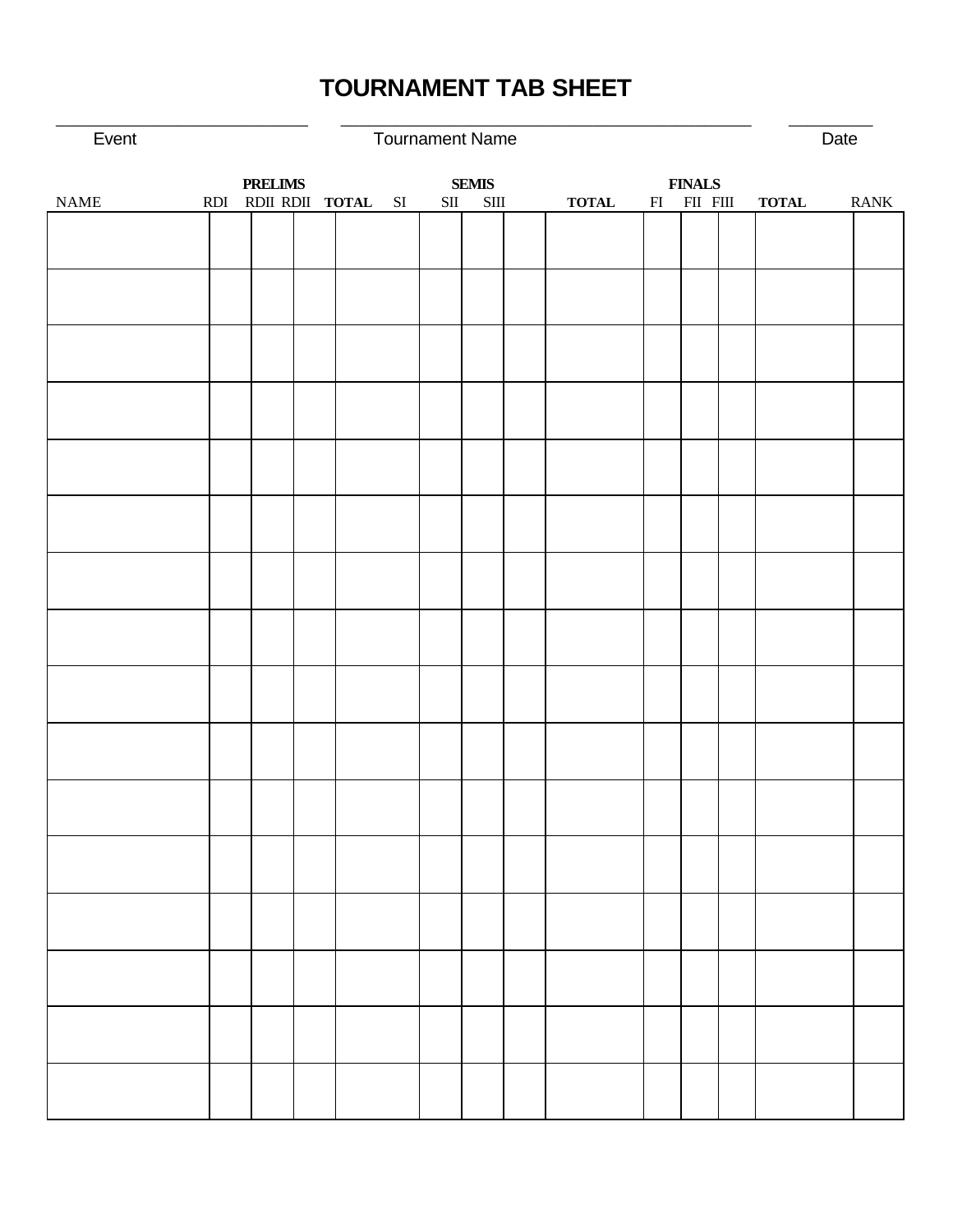# **MASTER TAB SHEET PLAY COMPETITION**

TOURNAMENT SITE\_\_\_\_\_\_\_\_\_\_\_\_\_\_\_\_\_\_\_\_\_\_\_\_\_\_\_\_\_\_\_\_\_\_\_\_\_\_ SCHOOL YEAR\_\_\_\_\_\_\_\_\_\_\_\_\_\_\_\_\_\_\_\_\_\_\_\_\_\_\_\_\_\_\_\_\_\_\_\_\_

|                                                                   | SCHOOL<br>CODE |                 |                 |         |         |         |                |               |
|-------------------------------------------------------------------|----------------|-----------------|-----------------|---------|---------|---------|----------------|---------------|
| $\ensuremath{\mathsf{T}\mathsf{T}\mathsf{T}\mathsf{L}\mathsf{E}}$ |                | $\rm JUDGE$ $1$ | $\rm JUDGE$ $2$ | JUDGE 3 | JUDGE 4 | JUDGE 5 | <b>AVERAGE</b> | <b>RATING</b> |
|                                                                   |                |                 |                 |         |         |         |                |               |
|                                                                   |                |                 |                 |         |         |         |                |               |
|                                                                   |                |                 |                 |         |         |         |                |               |
|                                                                   |                |                 |                 |         |         |         |                |               |
|                                                                   |                |                 |                 |         |         |         |                |               |
|                                                                   |                |                 |                 |         |         |         |                |               |
|                                                                   |                |                 |                 |         |         |         |                |               |
|                                                                   |                |                 |                 |         |         |         |                |               |
|                                                                   |                |                 |                 |         |         |         |                |               |
|                                                                   |                |                 |                 |         |         |         |                |               |
|                                                                   |                |                 |                 |         |         |         |                |               |
|                                                                   |                |                 |                 |         |         |         |                |               |
|                                                                   |                |                 |                 |         |         |         |                |               |
|                                                                   |                |                 |                 |         |         |         |                |               |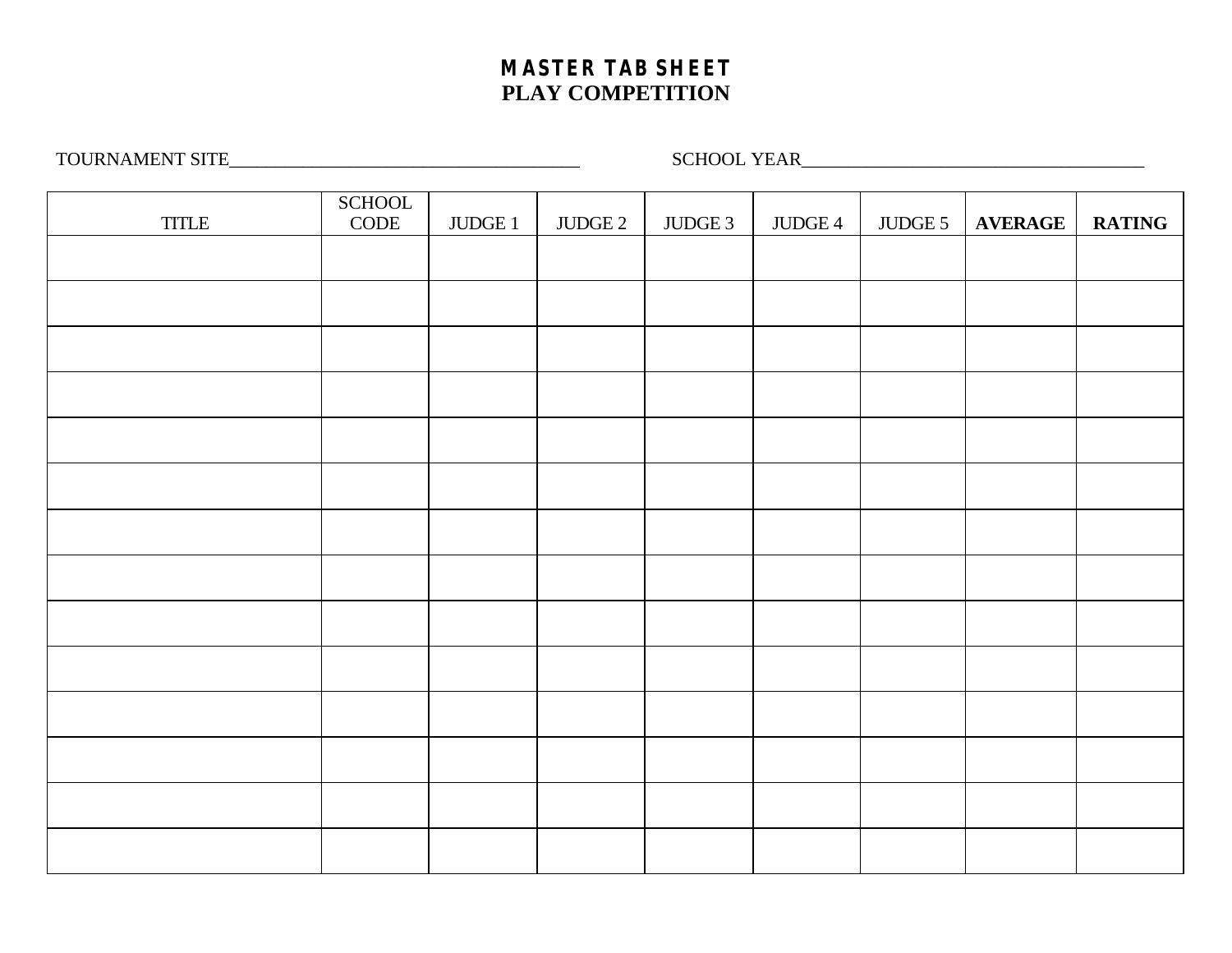# **One Act Plays<br>Registration Form**

|                                 | Conference 1A 2A 3A 4A 5A                                                                                             |
|---------------------------------|-----------------------------------------------------------------------------------------------------------------------|
|                                 |                                                                                                                       |
|                                 |                                                                                                                       |
|                                 |                                                                                                                       |
|                                 |                                                                                                                       |
|                                 |                                                                                                                       |
|                                 |                                                                                                                       |
| <b>CAST MEMBERS (Name/Role)</b> | <b>CREW MEMBERS (Name/Position)</b>                                                                                   |
|                                 |                                                                                                                       |
|                                 |                                                                                                                       |
|                                 |                                                                                                                       |
|                                 |                                                                                                                       |
|                                 | <u> 1980 - Johann John Harry, mars and de finland and de finland and de finland and definition of the set of the </u> |
|                                 |                                                                                                                       |
|                                 | <u> 1989 - Johann John Harry, mars eta bat eta bat eta bat eta bat ez arte eta bat eta bat ez arte eta bat eta b</u>  |
|                                 |                                                                                                                       |
|                                 |                                                                                                                       |
|                                 |                                                                                                                       |
|                                 |                                                                                                                       |
|                                 |                                                                                                                       |

(Use back of form for any additional names)

List and Special Needs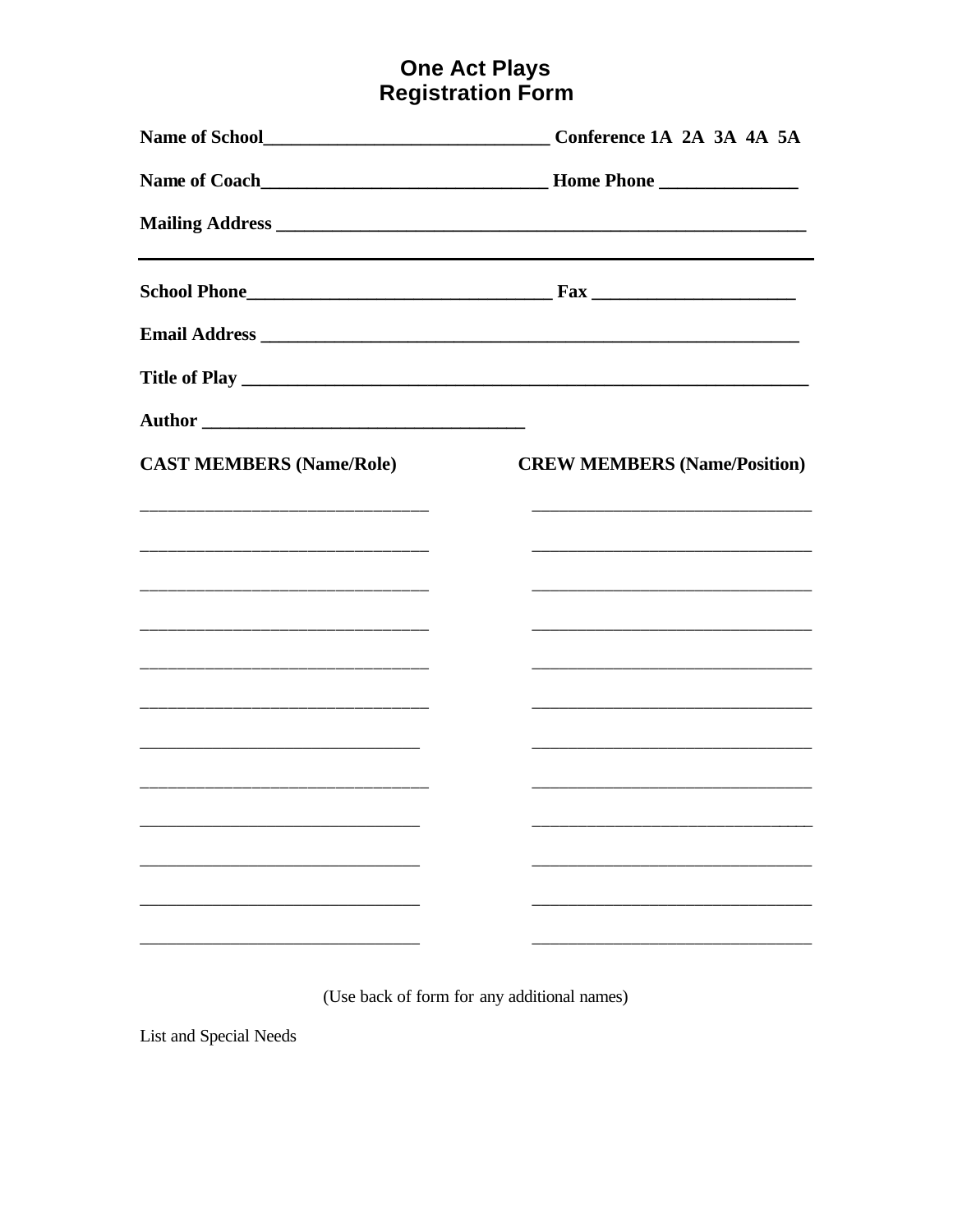### SCHOOL CODE TITLE OF PLAY **AIA SPEECH AND THEATRE TOURNAMENT PLAY BALLOT**

#### 1. **ACTING** (60 % of total value, approximately 10% each category)

- a. VOICE -- Could you hear the actors distinctly? Was the rate too fast or too slow? Was there a variety of rate and inflection? Was pronunciation and articulation properly done for each character? If dialect was used, was it done correctly and naturally?
- b. CHARACTERIZATION -- Was there a complete physical and mental re-creation of the character by the actor? Were reactions to other actors correct and effective? Did we "believe" the actor's characterization at all times? were the lines delivered in a manner which seemed natural to the characters in this play?
- c. MOVEMENT -- Were the movements of the actor in keeping with the character? Was there a great deal of random movement? Was the pantomime accurate and convincing? Did the actor seem to have a well-controlled, poised body?
- d. ENSEMBLE -- Did you feel a smoothness of action which indicated adequate rehearsal and close cooperation and understanding among the actors? Was it a closely knit, rhythmically correct show?
- e. TIMING -- Did the actors pick up cues properly? Did the movements of the actors slow down the tempo of the show? Was the production static in places because the actors seemed to lack a correct sense of pace?
- f. MOTIVATION -- Was there a logical reason for all business and movement by the actors which was consistent and in keeping with the characters of the play? Were emotional transitions natural and effective? Was the mood of the play established and maintained?

#### 2. **PRODUCTION** (40% of total ballot, 10 points each)

- a. PLAY SELECTION -- Does the material have theatrical and/or literary merit? If cut, did the play maintain a dramatic integrity? Was the material appropriate to the range and skills of the cast? Risk -- Did the production present a challenge to the company? Did the company meet the challenge?
- b. DIRECTING -- Did the production have a unity of style in acting and design? Was the stage composition appropriate to the style of the production? Did the director exhibit appropriate understanding of tempo, blocking, movement and literary genre?
- c. TECHNICAL -- Were technical choices appropriate to the production? NOTE: The play must not be discounted because of inadequate lighting or sound control or equipment. Faulty lighting or sound effects over which the director has no control should not affect the decision or be a major critique consideration.
- d. IMPACT -- Was the production an effective piece of theater? Did it entertain? Did it impact the audience? Did all of the elements come together?

PERCENT\_\_\_\_\_\_\_\_\_\_\_\_\_\_\_\_\_\_

Place a rating in each box according to the following grid: S=100-88 E=87-78 G=77-63

JUDGES SIGNATURE \_\_\_\_\_\_\_\_\_\_\_\_\_\_\_\_\_\_\_\_\_\_\_\_\_\_\_\_\_\_\_Please put comments & reason for decision on back on back of ballot

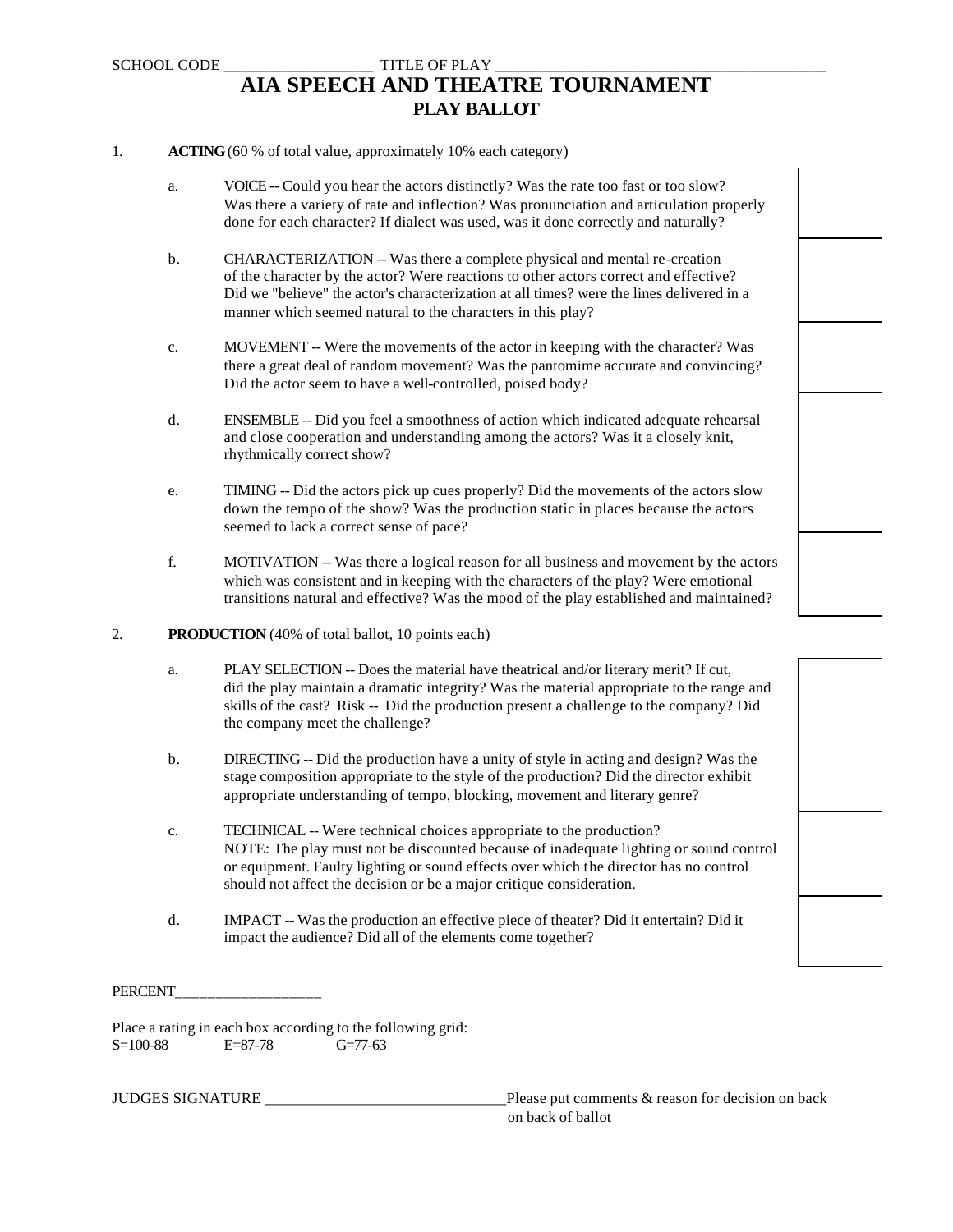# **STATE SPEECH AND THEATER TOURNAMENT**

| <b>Entry deadline:</b> |                      |
|------------------------|----------------------|
| <b>SCHOOL:</b>         |                      |
| Coach:                 | <b>School phone:</b> |
| <b>Email:</b>          | Home phone:          |
| <b>Cell phone:</b>     | <b>Fax:</b>          |

**Instructions:** Next to each code, print in the competitor's first and last name. If the competitor is entered in an event with a partner, list the partner's code number in the event box.

| $rac{CO}{DE}$ | <b>NAME</b> | $\overline{\mathbf{H}}$ |             |              |                            | $H$ $H$ $P$ $LD$ | $\overline{P}$           | $\overline{\mathbf{P}}$    |  | $\begin{array}{ c c c }\n\hline\nD & H & E \\ I & I & X\n\end{array}$ | $\overline{\mathbf{0}}$ | ${\bf E}$                  | $\mathbf I$      | $\mathbf D$                 | $\mathbf D$                |
|---------------|-------------|-------------------------|-------------|--------------|----------------------------|------------------|--------------------------|----------------------------|--|-----------------------------------------------------------------------|-------------------------|----------------------------|------------------|-----------------------------|----------------------------|
|               |             | $\mathbf{1}$            | $\mathbf 2$ | $\mathbf{3}$ | $\mathbf 0$<br>$\mathbf L$ |                  | $\mathbf 0$<br>${\bf E}$ | $\mathbf R$<br>$\mathbf 0$ |  | $\mathbf P$                                                           | $\mathbf O$             | $\mathbf X$<br>$\mathbf T$ | M<br>$\mathbf P$ | $\mathbf U$<br>$\mathbf{o}$ | $\mathbf 0$<br>$\mathbf A$ |
| $10\,$        |             |                         |             |              |                            |                  |                          |                            |  |                                                                       |                         |                            |                  |                             |                            |
| 11            |             |                         |             |              |                            |                  |                          |                            |  |                                                                       |                         |                            |                  |                             |                            |
| 12            |             |                         |             |              |                            |                  |                          |                            |  |                                                                       |                         |                            |                  |                             |                            |
| 13            |             |                         |             |              |                            |                  |                          |                            |  |                                                                       |                         |                            |                  |                             |                            |
| $14\,$        |             |                         |             |              |                            |                  |                          |                            |  |                                                                       |                         |                            |                  |                             |                            |
| $15\,$        |             |                         |             |              |                            |                  |                          |                            |  |                                                                       |                         |                            |                  |                             |                            |
| $16\,$        |             |                         |             |              |                            |                  |                          |                            |  |                                                                       |                         |                            |                  |                             |                            |
| $17\,$        |             |                         |             |              |                            |                  |                          |                            |  |                                                                       |                         |                            |                  |                             |                            |
| $18\,$        |             |                         |             |              |                            |                  |                          |                            |  |                                                                       |                         |                            |                  |                             |                            |
| 19            |             |                         |             |              |                            |                  |                          |                            |  |                                                                       |                         |                            |                  |                             |                            |
| $20\,$        |             |                         |             |              |                            |                  |                          |                            |  |                                                                       |                         |                            |                  |                             |                            |
| $21\,$        |             |                         |             |              |                            |                  |                          |                            |  |                                                                       |                         |                            |                  |                             |                            |
| $22\,$        |             |                         |             |              |                            |                  |                          |                            |  |                                                                       |                         |                            |                  |                             |                            |
| 23            |             |                         |             |              |                            |                  |                          |                            |  |                                                                       |                         |                            |                  |                             |                            |
| $24\,$        |             |                         |             |              |                            |                  |                          |                            |  |                                                                       |                         |                            |                  |                             |                            |
| $25\,$        |             |                         |             |              |                            |                  |                          |                            |  |                                                                       |                         |                            |                  |                             |                            |
| $26\,$        |             |                         |             |              |                            |                  |                          |                            |  |                                                                       |                         |                            |                  |                             |                            |
| 27            |             |                         |             |              |                            |                  |                          |                            |  |                                                                       |                         |                            |                  |                             |                            |
| $28\,$        |             |                         |             |              |                            |                  |                          |                            |  |                                                                       |                         |                            |                  |                             |                            |
| 29            |             |                         |             |              |                            |                  |                          |                            |  |                                                                       |                         |                            |                  |                             |                            |
| $30\,$        |             |                         |             |              |                            |                  |                          |                            |  |                                                                       |                         |                            |                  |                             |                            |
| 31            |             |                         |             |              |                            |                  |                          |                            |  |                                                                       |                         |                            |                  |                             |                            |
| 32            |             |                         |             |              |                            |                  |                          |                            |  |                                                                       |                         |                            |                  |                             |                            |
| 33            |             |                         |             |              |                            |                  |                          |                            |  |                                                                       |                         |                            |                  |                             |                            |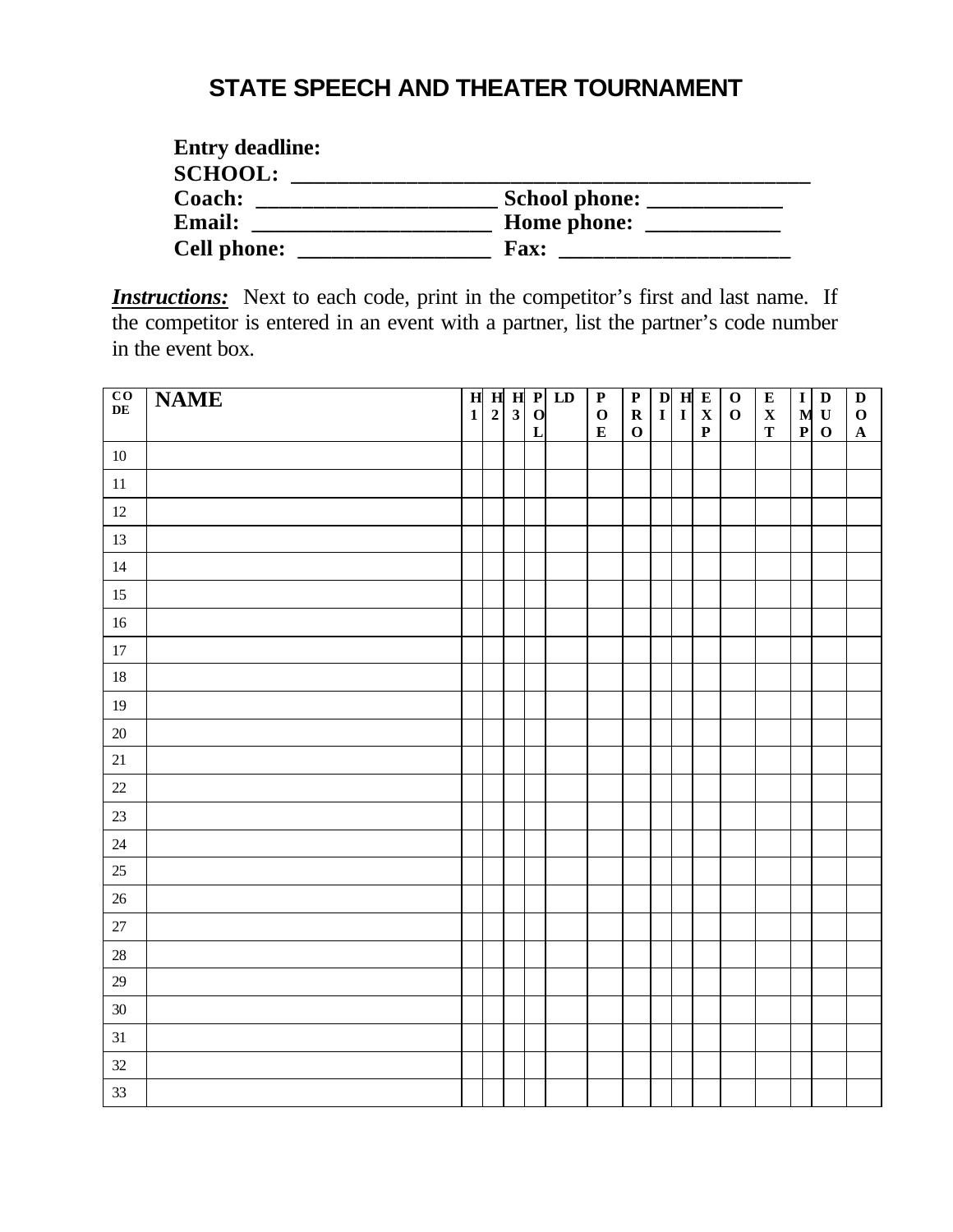## **State Entry - CONTINUED**

# **SCHOOL: \_\_\_\_\_\_\_\_\_\_\_\_\_\_\_\_\_\_\_\_\_\_\_\_\_\_\_\_\_\_\_\_\_\_\_\_\_\_\_\_\_\_\_\_\_ Coach: \_\_\_\_\_\_\_\_\_\_\_\_\_\_\_\_\_\_\_\_\_\_School phone: \_\_\_\_\_\_\_\_\_\_\_\_**

| $rac{\text{CO}}{\text{DE}}$ | <b>NAME</b> |              |             |                         |                             | $H$ $H$ $H$ $P$ $LD$ | $\overline{P}$           | $\overline{P}$ |              |              | $D$ H E                    | $\overline{\mathbf{0}}$ | $\overline{\mathbf{E}}$    | $\overline{I}$   | $\overline{\mathbf{D}}$    | $\overline{\mathbf{D}}$ |
|-----------------------------|-------------|--------------|-------------|-------------------------|-----------------------------|----------------------|--------------------------|----------------|--------------|--------------|----------------------------|-------------------------|----------------------------|------------------|----------------------------|-------------------------|
|                             |             | $\mathbf{1}$ | $\mathbf 2$ | $\overline{\mathbf{3}}$ | $\mathbf{o}$<br>$\mathbf L$ |                      | $\mathbf 0$<br>${\bf E}$ | $\mathbf R$    | $\mathbf{I}$ | $\mathbf{I}$ | $\mathbf X$<br>$\mathbf P$ | $\mathbf O$             | $\mathbf X$<br>$\mathbf T$ | M<br>$\mathbf P$ | $\mathbf U$<br>$\mathbf 0$ | $\mathbf O$             |
| 34                          |             |              |             |                         |                             |                      |                          | $\mathbf 0$    |              |              |                            |                         |                            |                  |                            | $\mathbf A$             |
| $\overline{35}$             |             |              |             |                         |                             |                      |                          |                |              |              |                            |                         |                            |                  |                            |                         |
| 36                          |             |              |             |                         |                             |                      |                          |                |              |              |                            |                         |                            |                  |                            |                         |
| 37                          |             |              |             |                         |                             |                      |                          |                |              |              |                            |                         |                            |                  |                            |                         |
| 38                          |             |              |             |                         |                             |                      |                          |                |              |              |                            |                         |                            |                  |                            |                         |
| 39                          |             |              |             |                         |                             |                      |                          |                |              |              |                            |                         |                            |                  |                            |                         |
| 40                          |             |              |             |                         |                             |                      |                          |                |              |              |                            |                         |                            |                  |                            |                         |
| 41                          |             |              |             |                         |                             |                      |                          |                |              |              |                            |                         |                            |                  |                            |                         |
| 42                          |             |              |             |                         |                             |                      |                          |                |              |              |                            |                         |                            |                  |                            |                         |
|                             |             |              |             |                         |                             |                      |                          |                |              |              |                            |                         |                            |                  |                            |                         |
| 43                          |             |              |             |                         |                             |                      |                          |                |              |              |                            |                         |                            |                  |                            |                         |
| 44                          |             |              |             |                         |                             |                      |                          |                |              |              |                            |                         |                            |                  |                            |                         |
| 45                          |             |              |             |                         |                             |                      |                          |                |              |              |                            |                         |                            |                  |                            |                         |
| 46                          |             |              |             |                         |                             |                      |                          |                |              |              |                            |                         |                            |                  |                            |                         |
| 47                          |             |              |             |                         |                             |                      |                          |                |              |              |                            |                         |                            |                  |                            |                         |
| 48                          |             |              |             |                         |                             |                      |                          |                |              |              |                            |                         |                            |                  |                            |                         |
| 49                          |             |              |             |                         |                             |                      |                          |                |              |              |                            |                         |                            |                  |                            |                         |
| 50                          |             |              |             |                         |                             |                      |                          |                |              |              |                            |                         |                            |                  |                            |                         |
| 51                          |             |              |             |                         |                             |                      |                          |                |              |              |                            |                         |                            |                  |                            |                         |
| 52                          |             |              |             |                         |                             |                      |                          |                |              |              |                            |                         |                            |                  |                            |                         |
| 53                          |             |              |             |                         |                             |                      |                          |                |              |              |                            |                         |                            |                  |                            |                         |
| 54                          |             |              |             |                         |                             |                      |                          |                |              |              |                            |                         |                            |                  |                            |                         |
| $\overline{55}$             |             |              |             |                         |                             |                      |                          |                |              |              |                            |                         |                            |                  |                            |                         |
| $\overline{56}$             |             |              |             |                         |                             |                      |                          |                |              |              |                            |                         |                            |                  |                            |                         |
| 57                          |             |              |             |                         |                             |                      |                          |                |              |              |                            |                         |                            |                  |                            |                         |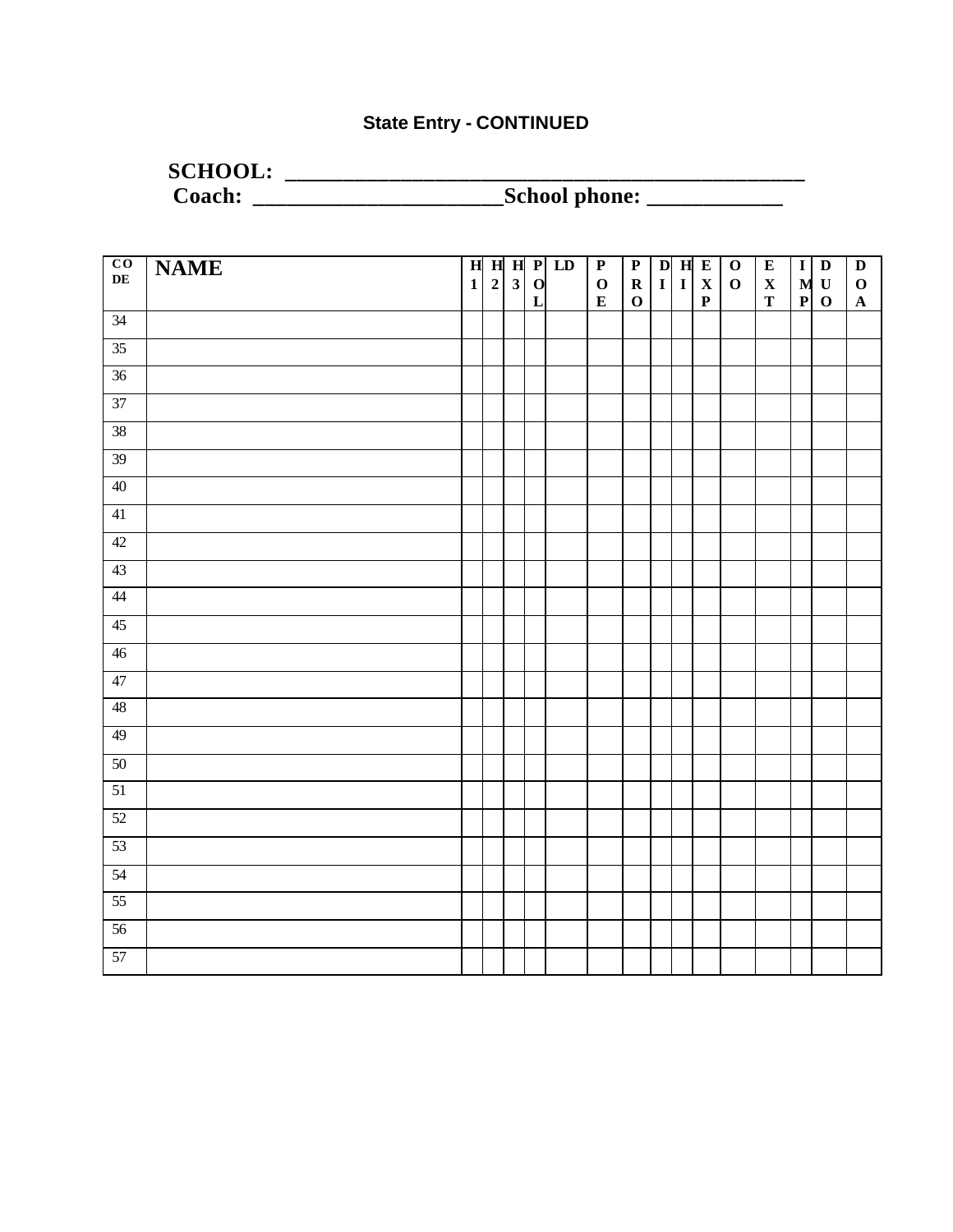# **Invoice for STATE SPEECH AND THEATRE TOURNAMENT**

**Make checks payable to:**

# **Entry fees:**

| <b>Poetry</b>                                | @\$3.00  | $=$ |                                                        |
|----------------------------------------------|----------|-----|--------------------------------------------------------|
| <b>Prose</b><br>________                     | @\$3.00  | $=$ | _______                                                |
| <b>Dramatic</b><br>________                  | @\$3.00  | $=$ | _________                                              |
| <b>Humorous</b><br>________                  | @\$3.00  | $=$ | ________                                               |
| <b>Expository</b><br>________                | @\$3.00  | $=$ | _________                                              |
| Oratory<br>_________                         | @\$3.00  | $=$ | ________                                               |
| Impromptu<br>________                        | @\$3.00  | $=$ | ________                                               |
| <b>Extemp</b><br>_________                   | @\$3.00  | $=$ | ________                                               |
| <b>Duo Interp</b><br>_________               | @\$6.00  | $=$ | _________                                              |
| <b>Duo Acting</b><br>—————————————           | @\$6.00  | $=$ | ________                                               |
| <b>LD</b> Debate<br>_____________            | @ \$3.00 | $=$ | ________                                               |
| <b>Policy</b><br>_________                   | @\$6.00  | $=$ | ________                                               |
| Student Congress_________                    | @\$3.00  | $=$ | ______                                                 |
| <b>Base Fee</b><br>$\sim$ 1 $\sim$           | @\$20.00 | $=$ | \$20.00                                                |
|                                              |          |     |                                                        |
| <b>TOTAL</b>                                 |          | =   |                                                        |
| <b>School:</b>                               |          |     |                                                        |
| _____________________________                | Home:    |     | Coach: __________________<br>_________________________ |
| School phone: _____________<br><b>Email:</b> |          |     |                                                        |
| <b>Payment type:</b>                         |          |     |                                                        |
| P.O. number:                                 |          |     |                                                        |
| <b>Check number:</b>                         |          |     |                                                        |
|                                              |          |     |                                                        |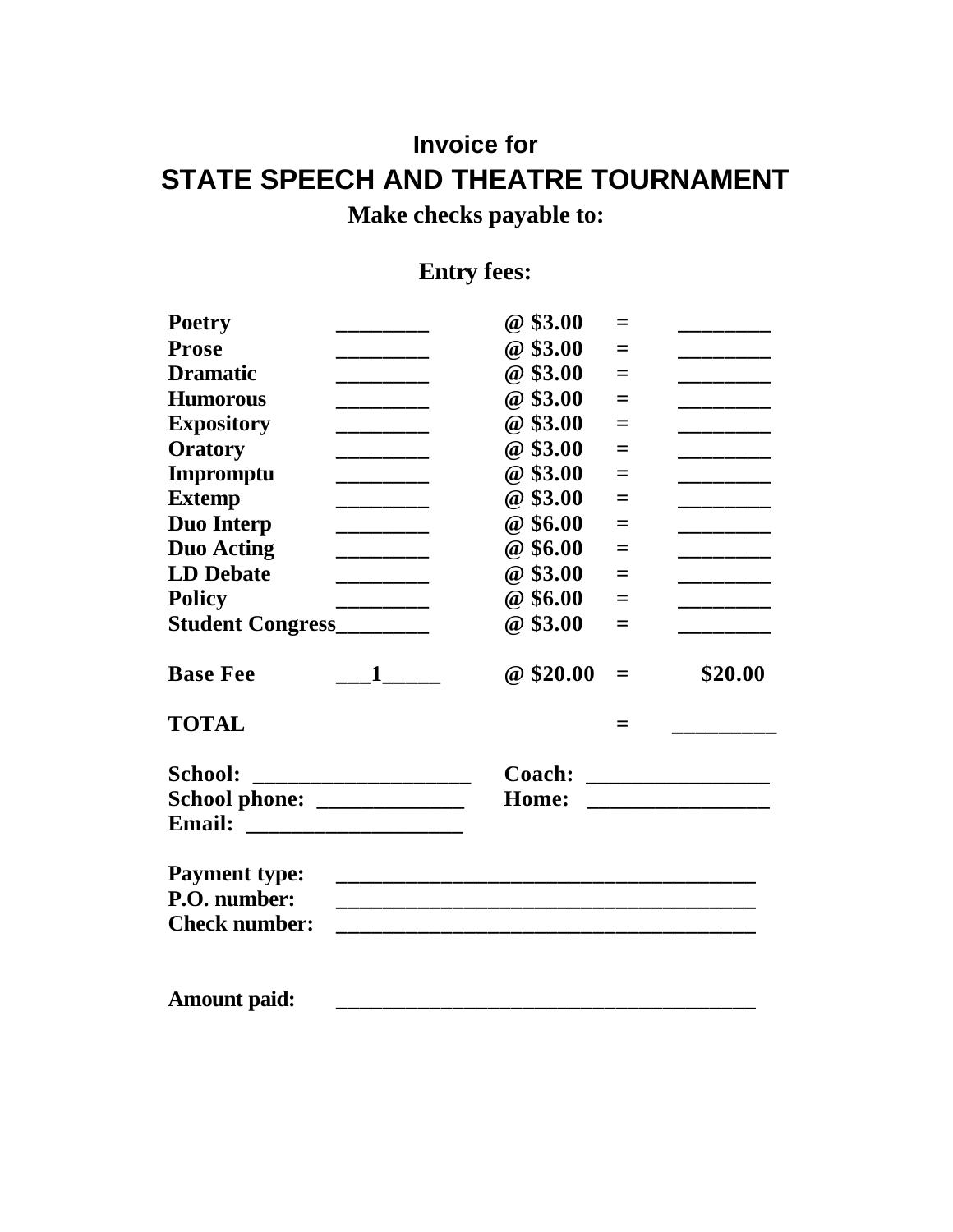### **SWEEPSTAKES TALLY SHEET Part I PRELIMINARY ROUNDS (1 point/1st place ballot)**

| <b>SCHOOL CODE</b>         |  |  |  |  |  |  |  |  |  |  |
|----------------------------|--|--|--|--|--|--|--|--|--|--|
| Line 1                     |  |  |  |  |  |  |  |  |  |  |
| Original Oratory           |  |  |  |  |  |  |  |  |  |  |
| $\overline{\text{Line 2}}$ |  |  |  |  |  |  |  |  |  |  |
| Expository                 |  |  |  |  |  |  |  |  |  |  |
| Line 3                     |  |  |  |  |  |  |  |  |  |  |
| Extemporaneous             |  |  |  |  |  |  |  |  |  |  |
| Line 4                     |  |  |  |  |  |  |  |  |  |  |
| Impromptu                  |  |  |  |  |  |  |  |  |  |  |
| Line 5                     |  |  |  |  |  |  |  |  |  |  |
| $\mathop{\mathsf{Prose}}$  |  |  |  |  |  |  |  |  |  |  |
| Line $6$                   |  |  |  |  |  |  |  |  |  |  |
| Poetry                     |  |  |  |  |  |  |  |  |  |  |
| Line 7                     |  |  |  |  |  |  |  |  |  |  |
| Dramatic                   |  |  |  |  |  |  |  |  |  |  |
| Line 8                     |  |  |  |  |  |  |  |  |  |  |
| Humorous                   |  |  |  |  |  |  |  |  |  |  |
| Line 9                     |  |  |  |  |  |  |  |  |  |  |
| Duo-Acting (2 PTS)         |  |  |  |  |  |  |  |  |  |  |
| Line $10$                  |  |  |  |  |  |  |  |  |  |  |
| Duo-Interpretation         |  |  |  |  |  |  |  |  |  |  |
| $(2$ PTS $)$               |  |  |  |  |  |  |  |  |  |  |
| Line 11                    |  |  |  |  |  |  |  |  |  |  |
| Lincoln-Douglas Debate     |  |  |  |  |  |  |  |  |  |  |
| $(1PT/Win^*)$<br>Line 12   |  |  |  |  |  |  |  |  |  |  |
| Policy Debate              |  |  |  |  |  |  |  |  |  |  |
| $(2 PT/Win^*)$             |  |  |  |  |  |  |  |  |  |  |
| Line 13                    |  |  |  |  |  |  |  |  |  |  |
| Prelim Sub-Total           |  |  |  |  |  |  |  |  |  |  |
| Lines 1-12                 |  |  |  |  |  |  |  |  |  |  |
|                            |  |  |  |  |  |  |  |  |  |  |

\*A win in quarter-finals counts as a "preliminary round" win. A bye counts as a win.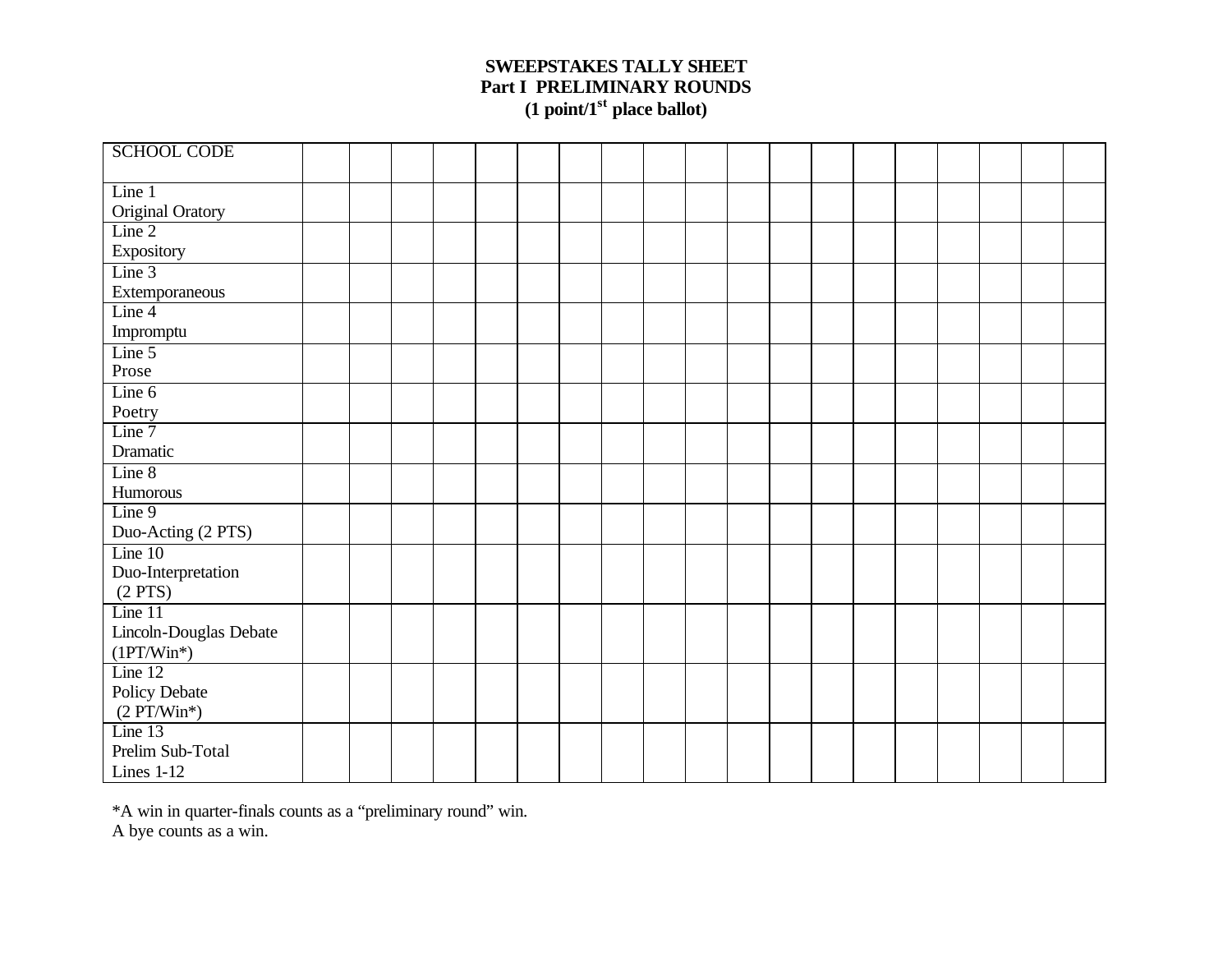# Part II **SEMI -FINAL POINTS (2 Points/Participant)**

| <b>SCHOOL CODES</b>    |  |  |  |  |  |  |  |  |  |  |
|------------------------|--|--|--|--|--|--|--|--|--|--|
| Line 14                |  |  |  |  |  |  |  |  |  |  |
| Oratory                |  |  |  |  |  |  |  |  |  |  |
| Line 15                |  |  |  |  |  |  |  |  |  |  |
| Expository             |  |  |  |  |  |  |  |  |  |  |
| Line 16                |  |  |  |  |  |  |  |  |  |  |
| Extemporaneous         |  |  |  |  |  |  |  |  |  |  |
| Line 17                |  |  |  |  |  |  |  |  |  |  |
| Impromptu              |  |  |  |  |  |  |  |  |  |  |
| Line 18                |  |  |  |  |  |  |  |  |  |  |
| Prose                  |  |  |  |  |  |  |  |  |  |  |
| Line $19$              |  |  |  |  |  |  |  |  |  |  |
| Poetry                 |  |  |  |  |  |  |  |  |  |  |
| Line $20$              |  |  |  |  |  |  |  |  |  |  |
| Dramatic               |  |  |  |  |  |  |  |  |  |  |
| Line 21                |  |  |  |  |  |  |  |  |  |  |
| Humorous               |  |  |  |  |  |  |  |  |  |  |
| Line 22                |  |  |  |  |  |  |  |  |  |  |
| Duo-Acting (3/team)    |  |  |  |  |  |  |  |  |  |  |
| Line 23                |  |  |  |  |  |  |  |  |  |  |
| Duo-Interpretation     |  |  |  |  |  |  |  |  |  |  |
| (3/team)               |  |  |  |  |  |  |  |  |  |  |
| Line 24                |  |  |  |  |  |  |  |  |  |  |
| Lincoln-Douglas        |  |  |  |  |  |  |  |  |  |  |
| Line 25                |  |  |  |  |  |  |  |  |  |  |
| Policy Debate (3/team) |  |  |  |  |  |  |  |  |  |  |
| Line 26 Sub-total of   |  |  |  |  |  |  |  |  |  |  |
| Semi-final Points      |  |  |  |  |  |  |  |  |  |  |
| (Lines 14-25)          |  |  |  |  |  |  |  |  |  |  |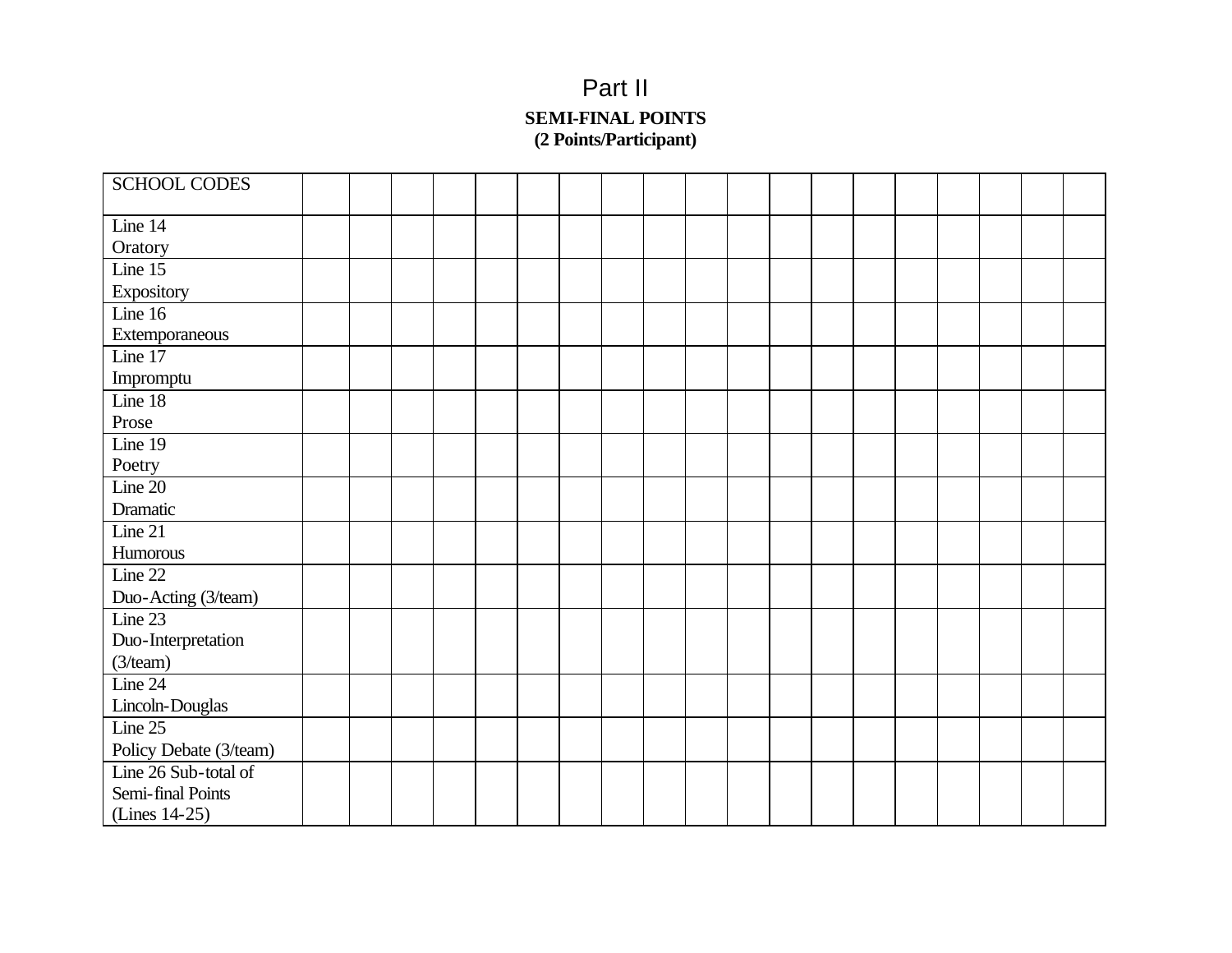### **Part III FINALS POINTS (3/Participant)**

| <b>SCHOOL CODES</b>    |  |  |  |  |  |  |  |  |  |
|------------------------|--|--|--|--|--|--|--|--|--|
|                        |  |  |  |  |  |  |  |  |  |
| Line 27                |  |  |  |  |  |  |  |  |  |
| Oratory                |  |  |  |  |  |  |  |  |  |
| Line 28                |  |  |  |  |  |  |  |  |  |
| Expository             |  |  |  |  |  |  |  |  |  |
| Line 29                |  |  |  |  |  |  |  |  |  |
| Extemporaneous         |  |  |  |  |  |  |  |  |  |
| Line 30                |  |  |  |  |  |  |  |  |  |
| Impromptu              |  |  |  |  |  |  |  |  |  |
| Line 31                |  |  |  |  |  |  |  |  |  |
| Prose                  |  |  |  |  |  |  |  |  |  |
| Line 32                |  |  |  |  |  |  |  |  |  |
| Poetry                 |  |  |  |  |  |  |  |  |  |
| Line 33                |  |  |  |  |  |  |  |  |  |
| Dramatic               |  |  |  |  |  |  |  |  |  |
| Line 34                |  |  |  |  |  |  |  |  |  |
| Humorous               |  |  |  |  |  |  |  |  |  |
| Line 35                |  |  |  |  |  |  |  |  |  |
| Duo-Acting (4/team)    |  |  |  |  |  |  |  |  |  |
| Line 36                |  |  |  |  |  |  |  |  |  |
| Duo-Interpretation     |  |  |  |  |  |  |  |  |  |
| (4/team)               |  |  |  |  |  |  |  |  |  |
| Line 3                 |  |  |  |  |  |  |  |  |  |
| Lincoln Douglas        |  |  |  |  |  |  |  |  |  |
| Line 38                |  |  |  |  |  |  |  |  |  |
| Policy Debate (4/team) |  |  |  |  |  |  |  |  |  |
| Line 39 Sub-total of   |  |  |  |  |  |  |  |  |  |
| <b>Finals Points</b>   |  |  |  |  |  |  |  |  |  |
| (Lines 27-38)          |  |  |  |  |  |  |  |  |  |